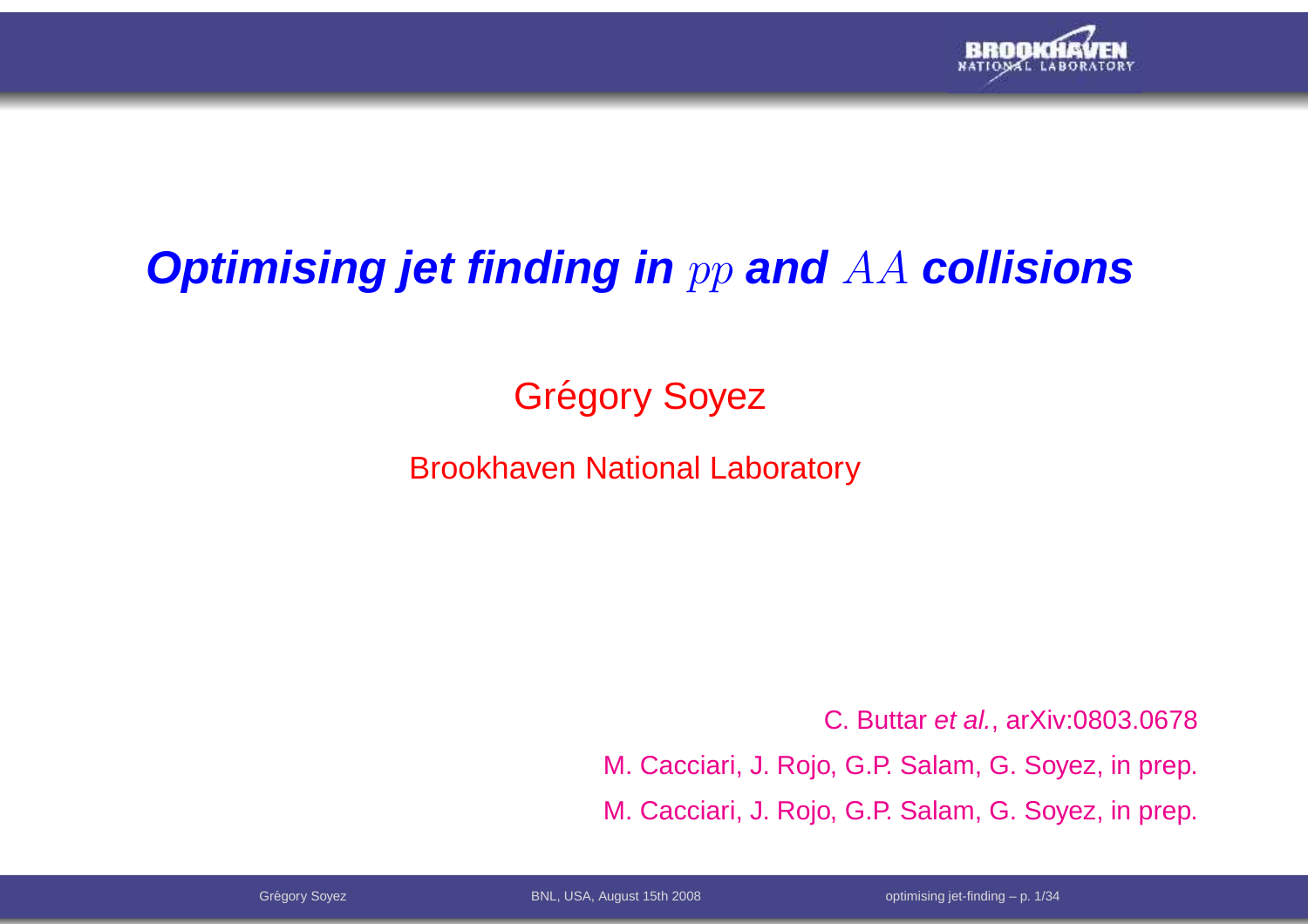



### Foreword: why jets?

introducing the basic terms

### Part 0: <sup>a</sup> solid toolkit

jet definitions meeting the fundamental requirements

- <u>Part 1</u>: "best" jet finder in  $pp$  collisions
	- sample processes to study $\bullet$
	- figure of merit for quality measure $\bullet$
	- results (1) $\bullet$
	- analytic insight  $\bullet$
- **Part 2: when pileup enters the game** 
	- subtracting soft background using jet areas $\bullet$
	- results (2) $\bullet$
- Part 3: heavy-ion background
	- subtraction subtleties
	- results (3) $\bullet$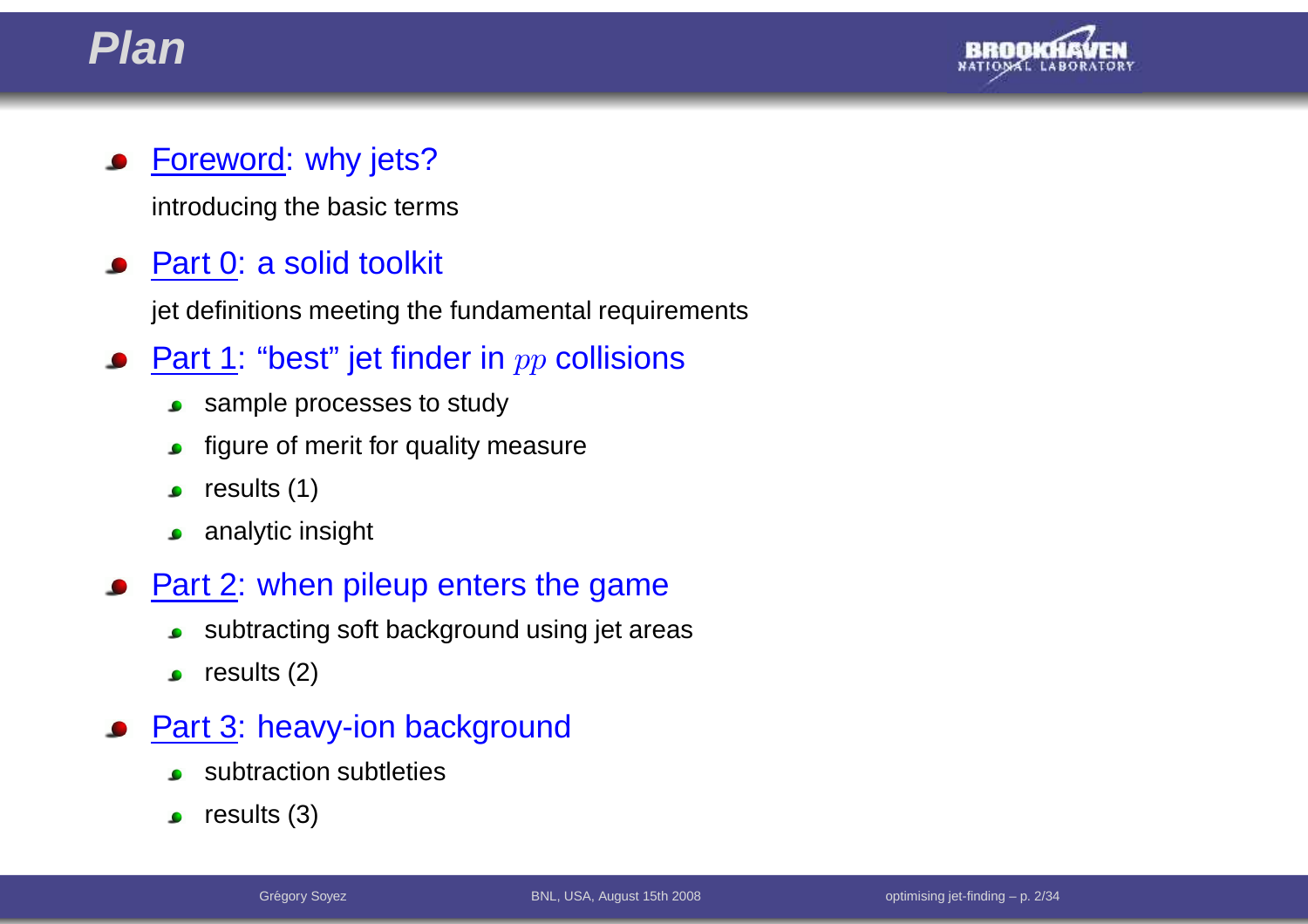

# **Foreword: why jets?**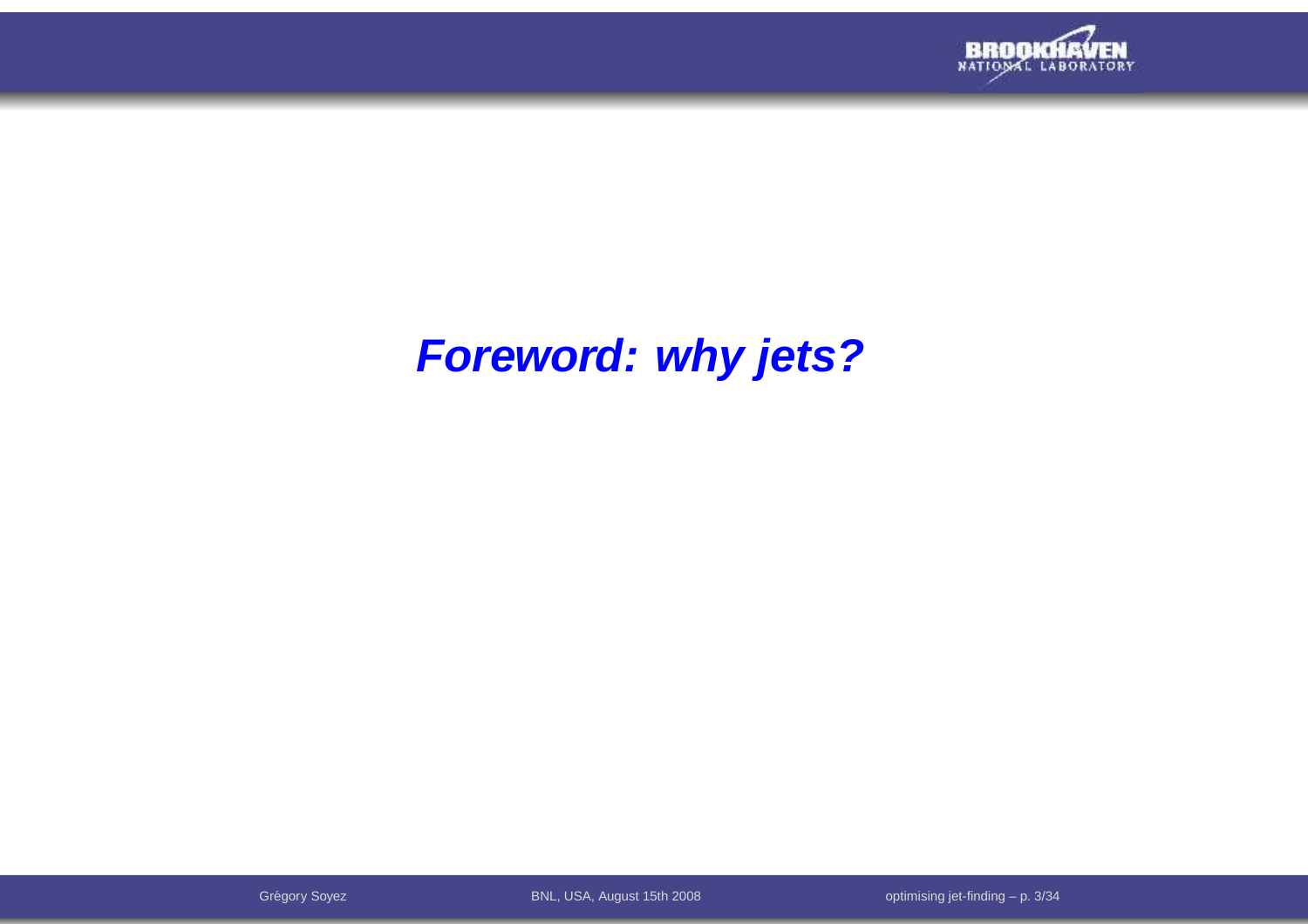



### Perturbative level

Hard scattering  $2\to n$ computed exactly at  $\mathcal{O}(\alpha_s^p)$  $gg\to gg,\, gg\to ggg,$  $ggg\rightarrow gggg,$  $gg\rightarrow H\rightarrow b\bar{b},$  $gg\to t\bar t\to\mu\nu_\mu b\bar b q\bar q,$  $gg\rightarrow Z'\rightarrow q\bar{q},\,...$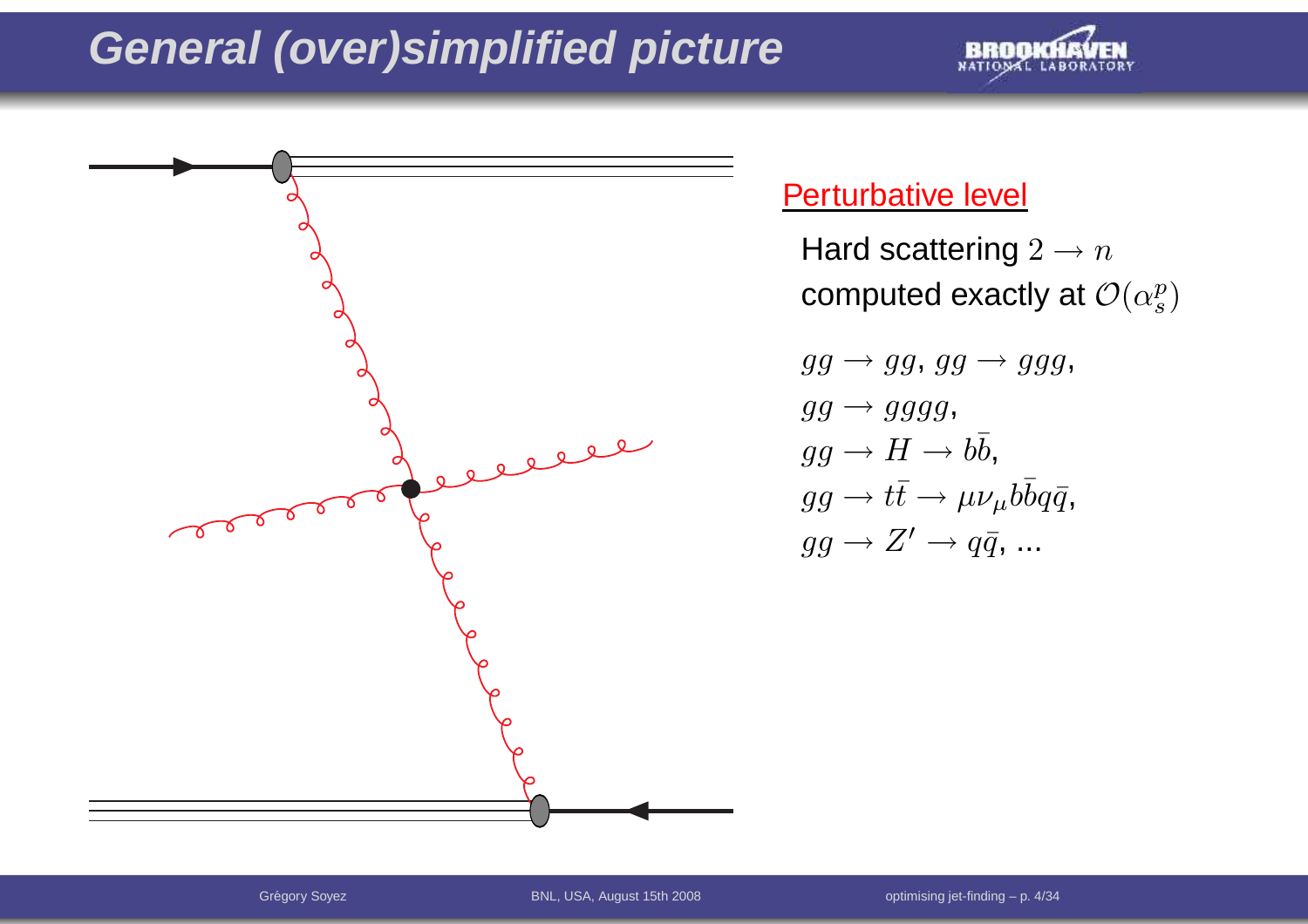



Perturbative level

Parton level

 $\approx$  collinear divergences resummation  $\sum_i \alpha$  $\frac{i}{s}\log^i(p$ 2 $t^2/\mu^2$  $^{2})$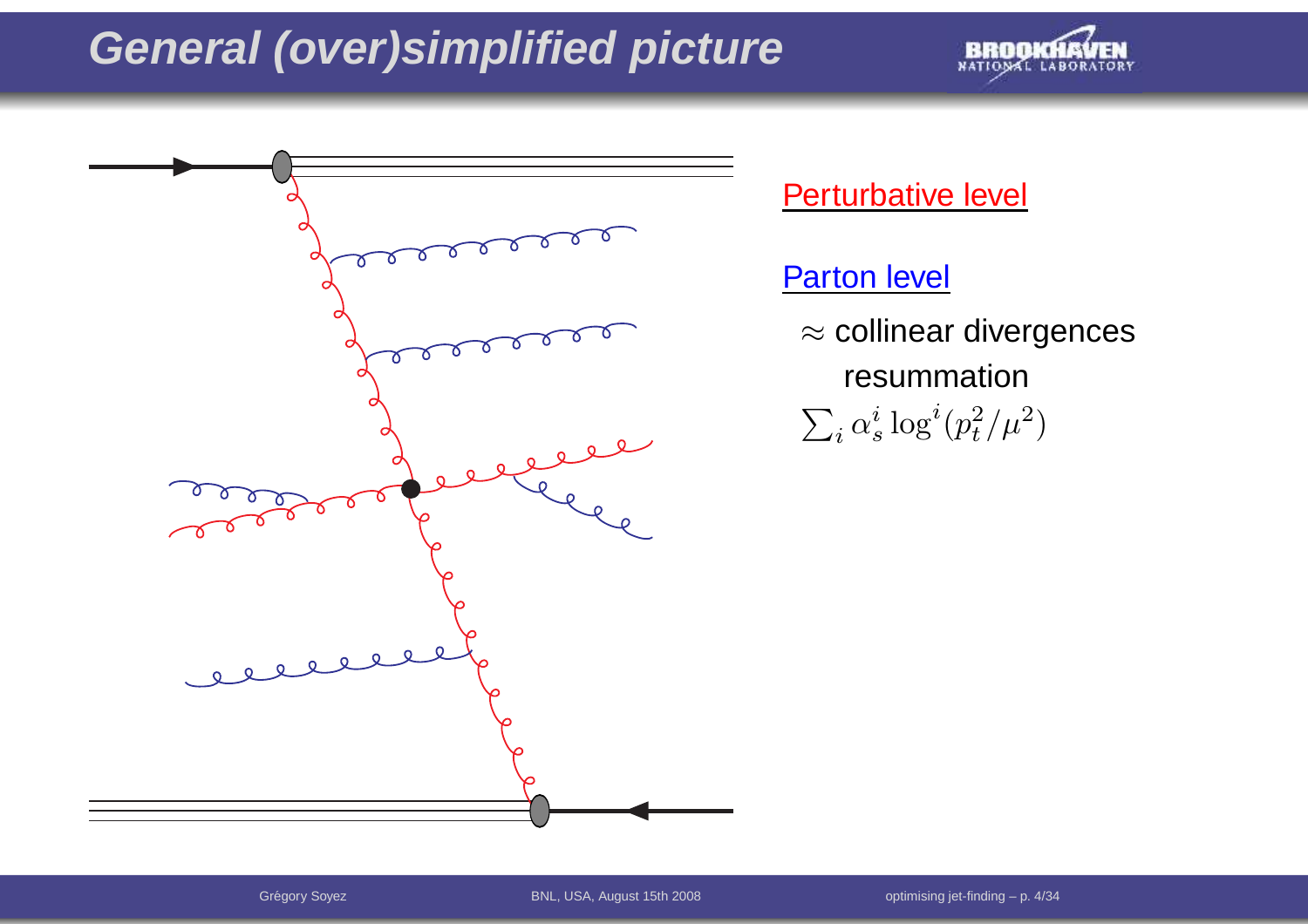



Grégory Soyez BNL, USA, August 15th 2008

optimising jet-finding  $-$  p. 4/34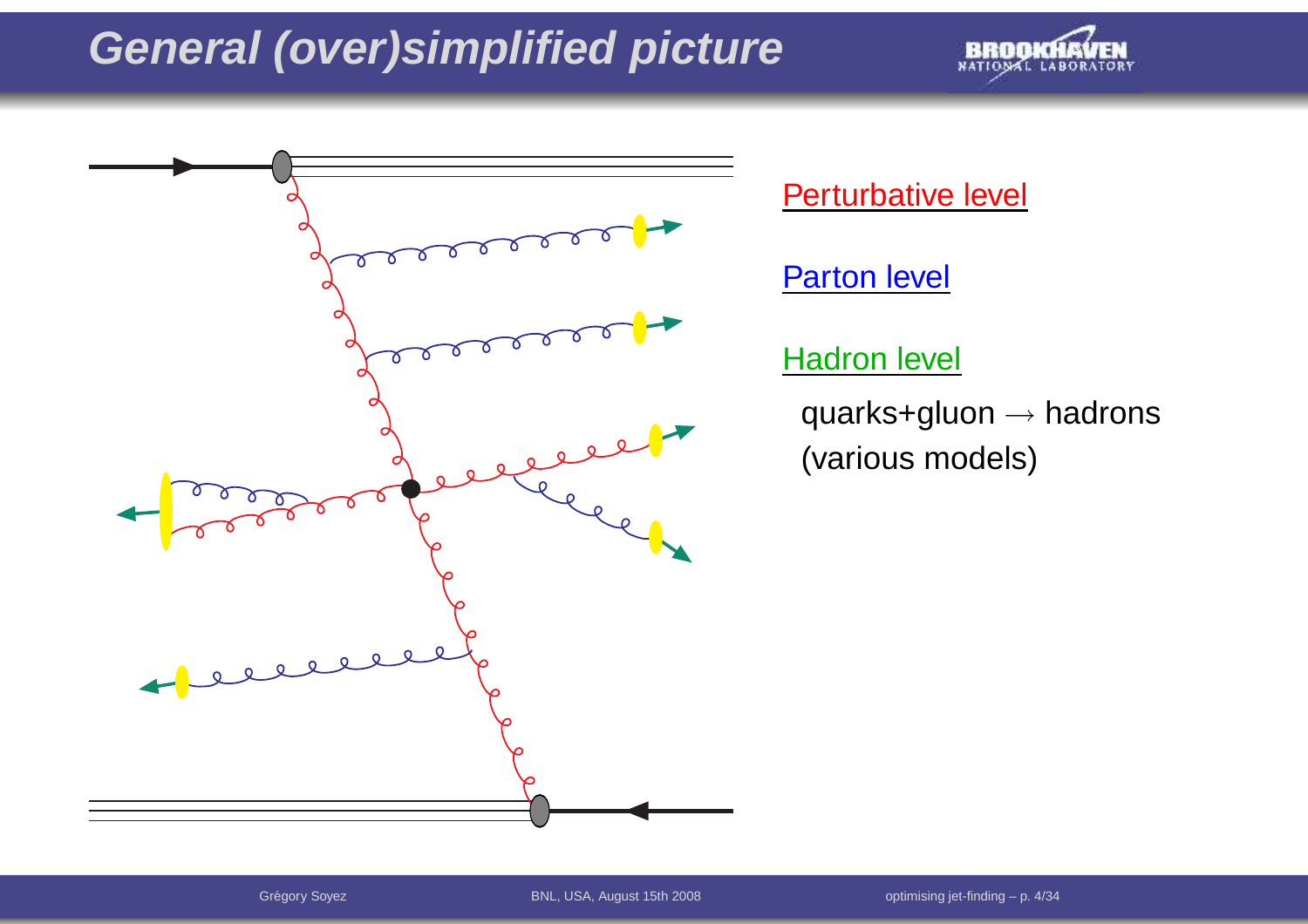



Perturbative level

Parton level

**Hadron level** 

+ Underlying event

Multiple interactionsfrom beam remnants $\Rightarrow$  soft background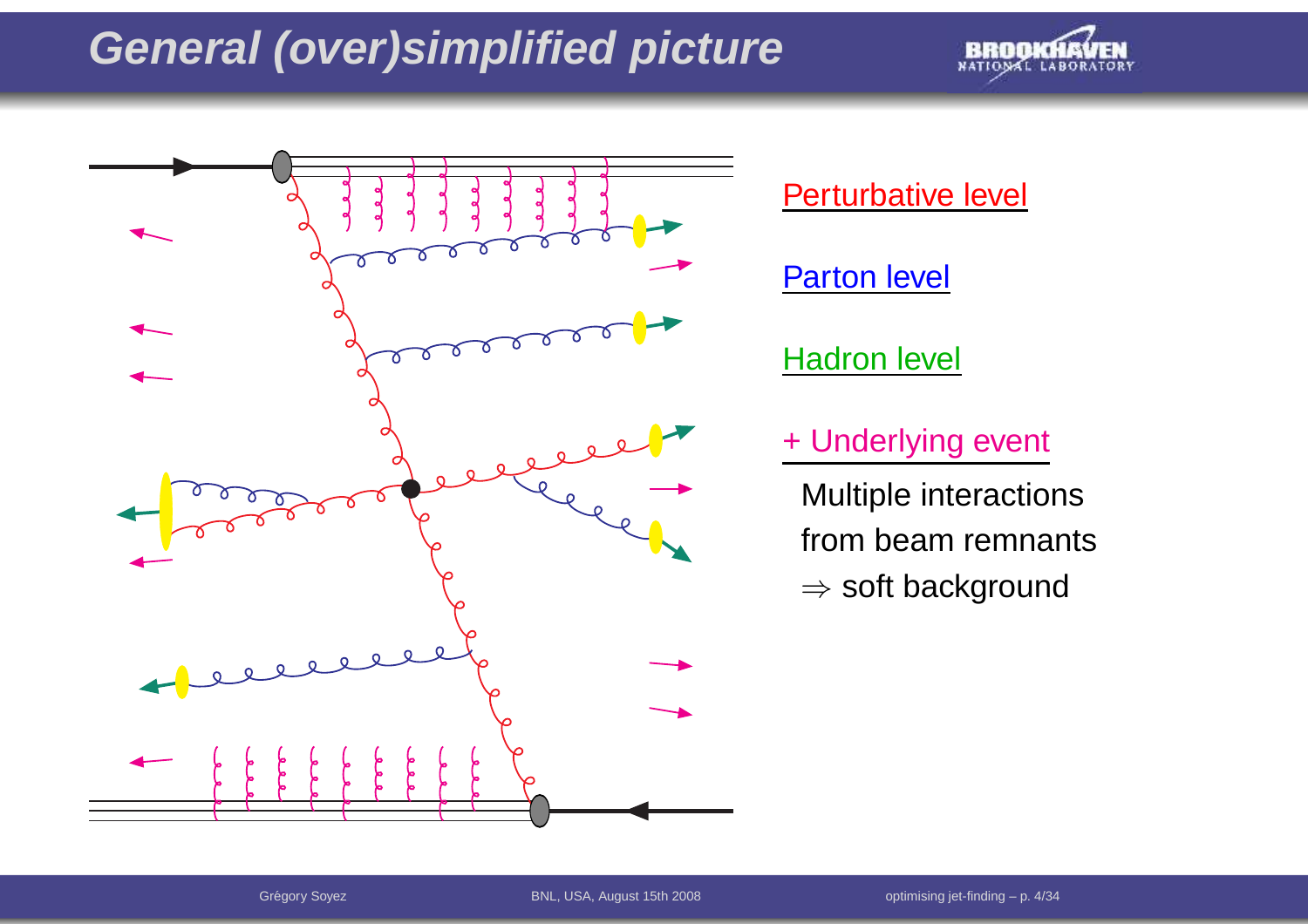



Perturbative level

Parton level

**Hadron level** 

+ Underlying event

#### + Pile up

additionnal  $pp$  interactions

- ⇒ soft background<br>متعققین
	- $\approx$  uniform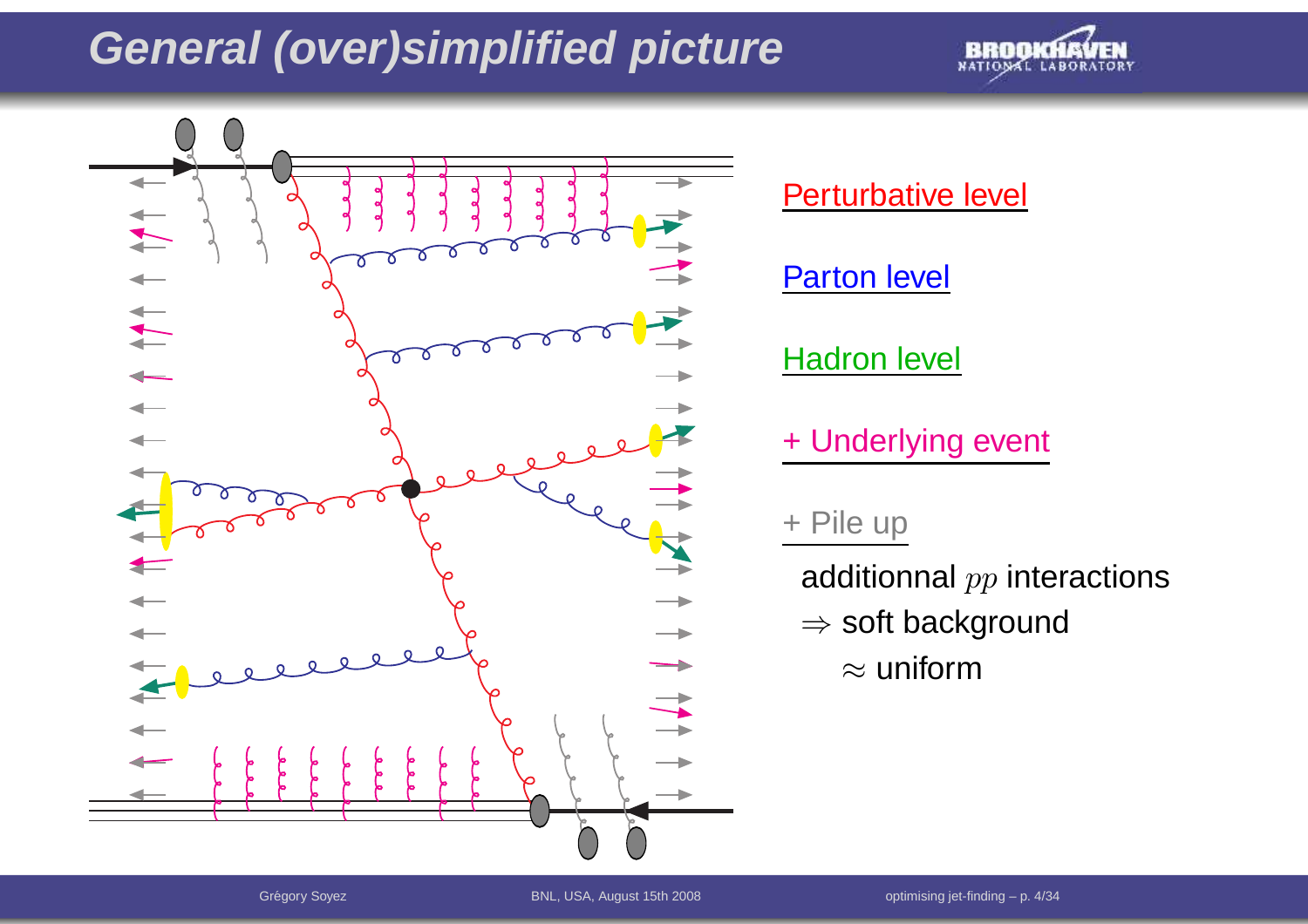

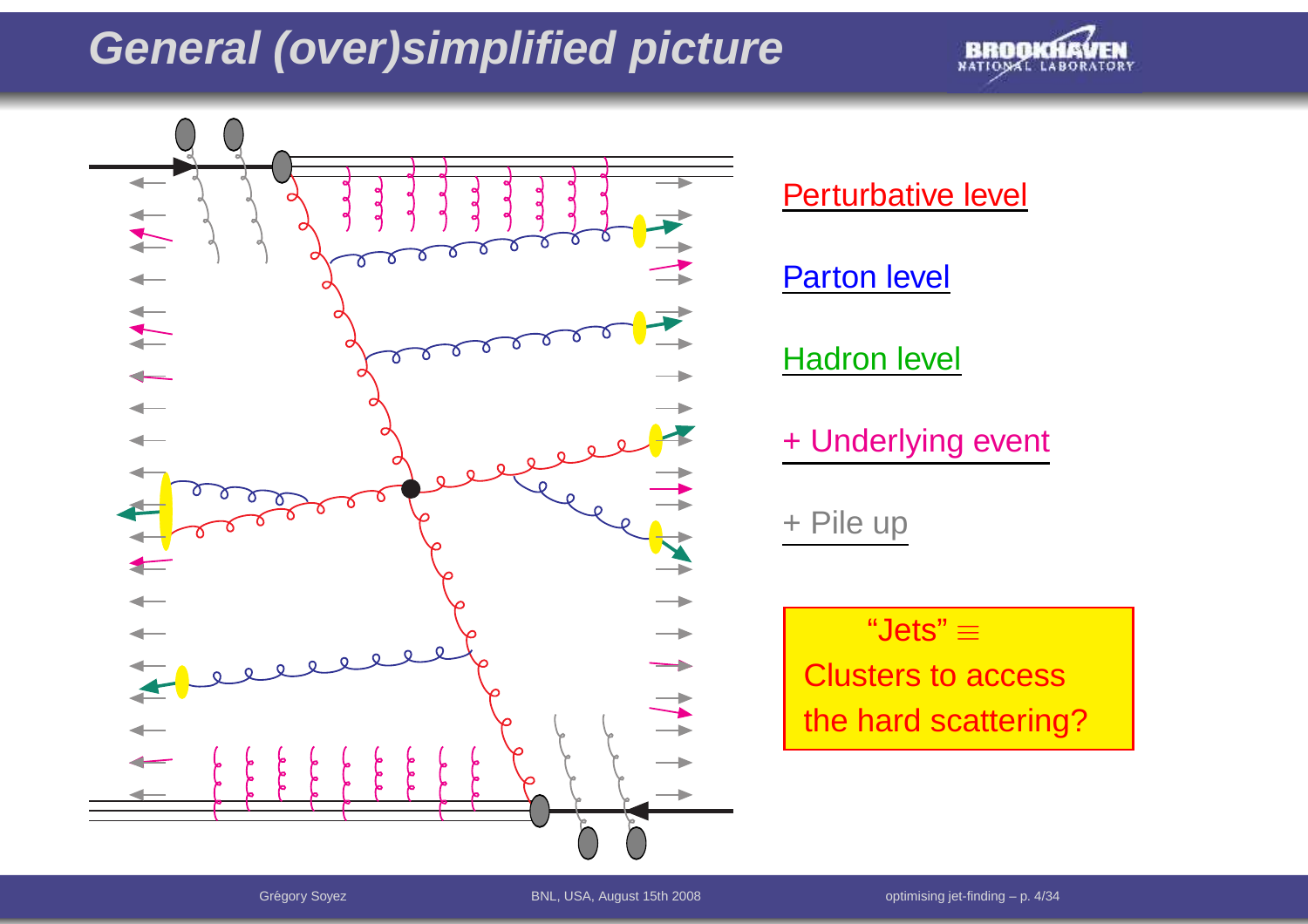

## **Part 0: <sup>a</sup> solid toolkit**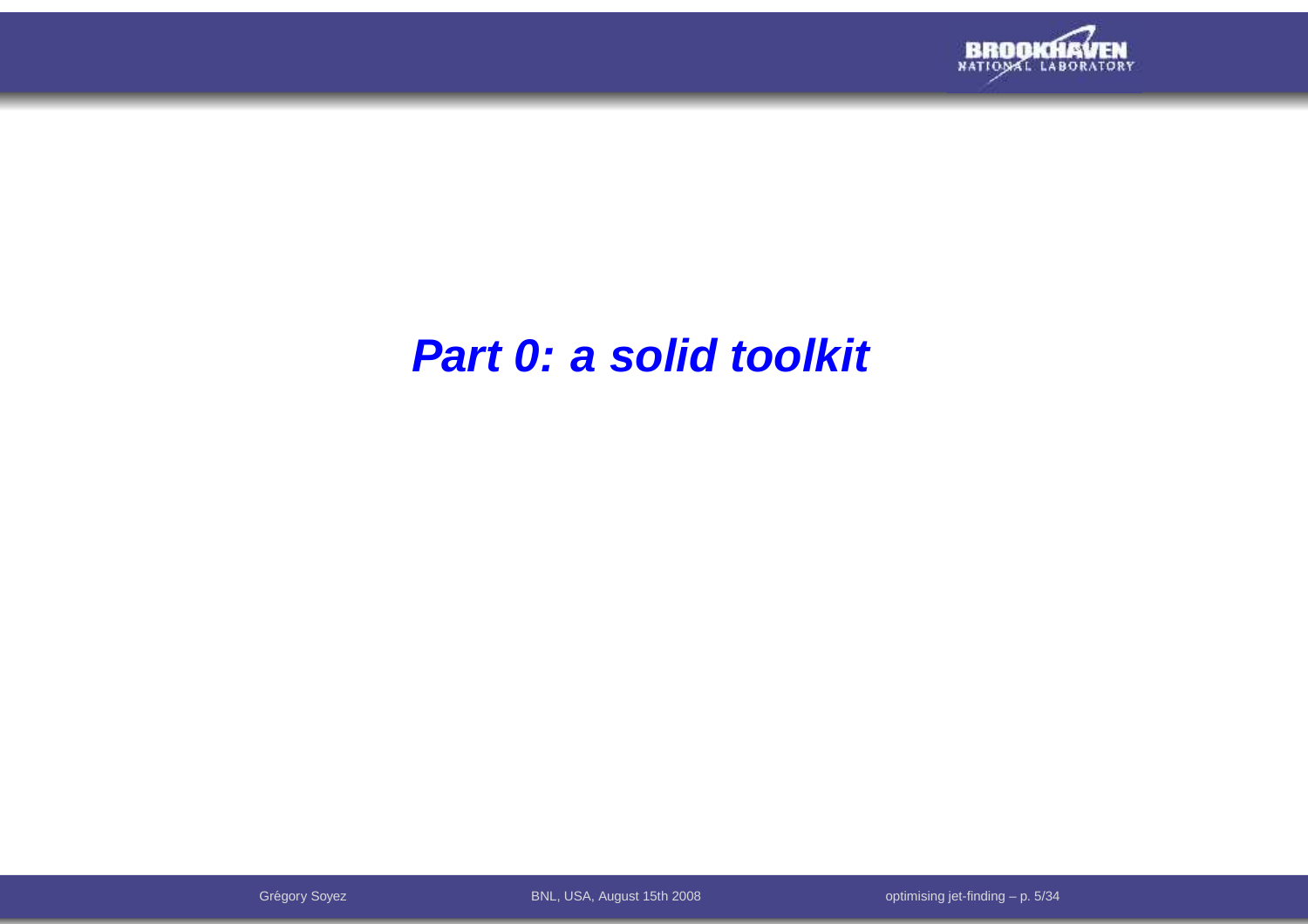

### SNOWMASS accords, Tevatron 1990 (i.e. old!):

Several important properties that should be met by a jet definition are  $[3]$ :

- 1. Simple to implement in an experimental analysis;
- 2. Simple to implement in the theoretical calculation;
- 3. Defined at any order of perturbation theory:
- 4. Yields finite cross section at any order of perturbation theory;
- 5. Yields a cross section that is relatively insensitive to hadronization.

i.e. usable by theoreticians (e.g. finite perturbative results)and experimentalists (e.g. fast enough, not much UE sensitivity)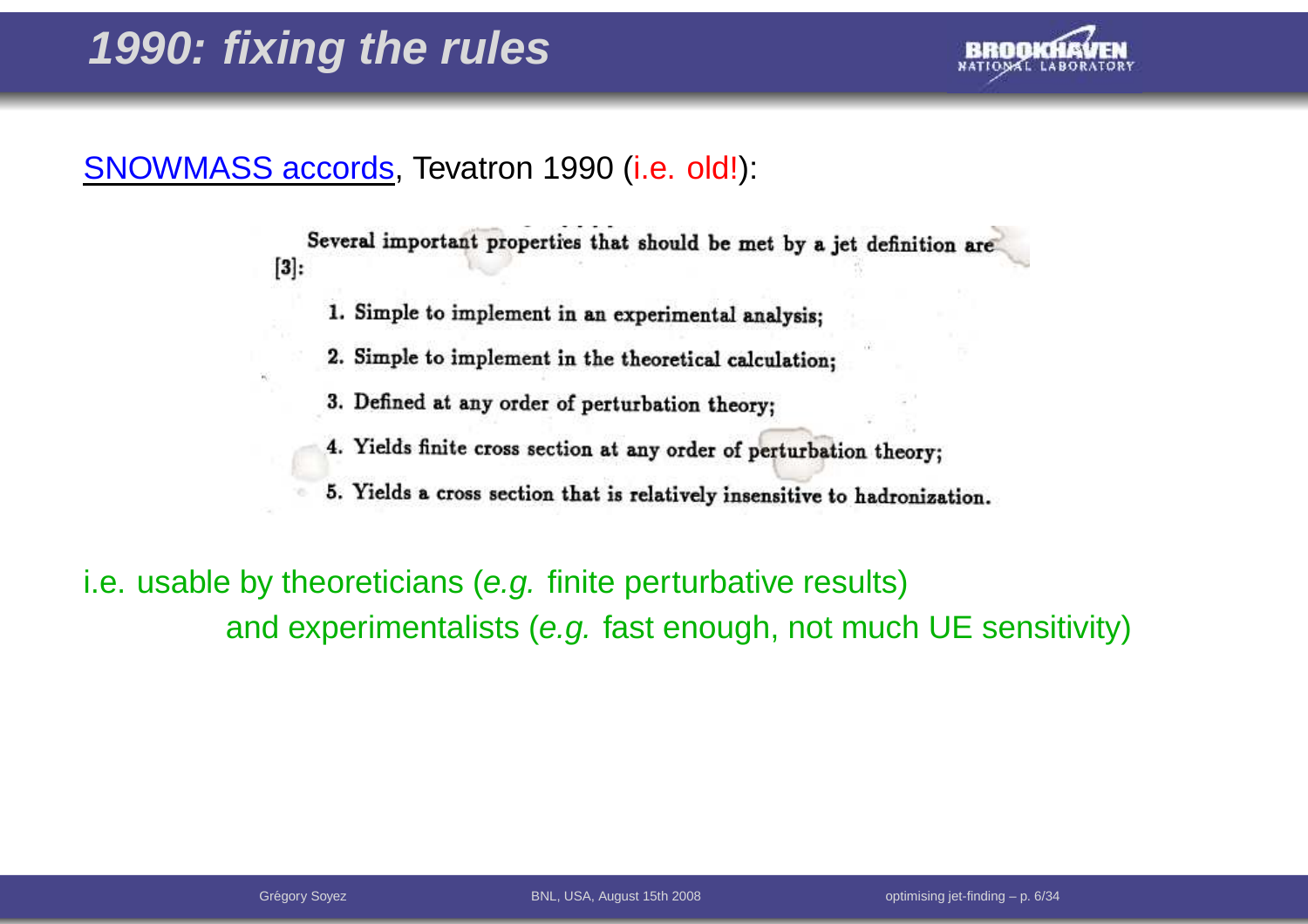# **QCD divergences**



QCD probability for gluon bremsstrahlung at angle  $\theta$  and  $\bot$ -mom.  $k_t$ :

$$
dP \propto \alpha_s \frac{d\theta}{\theta} \frac{dk_t}{k_t}
$$

Two divergences:

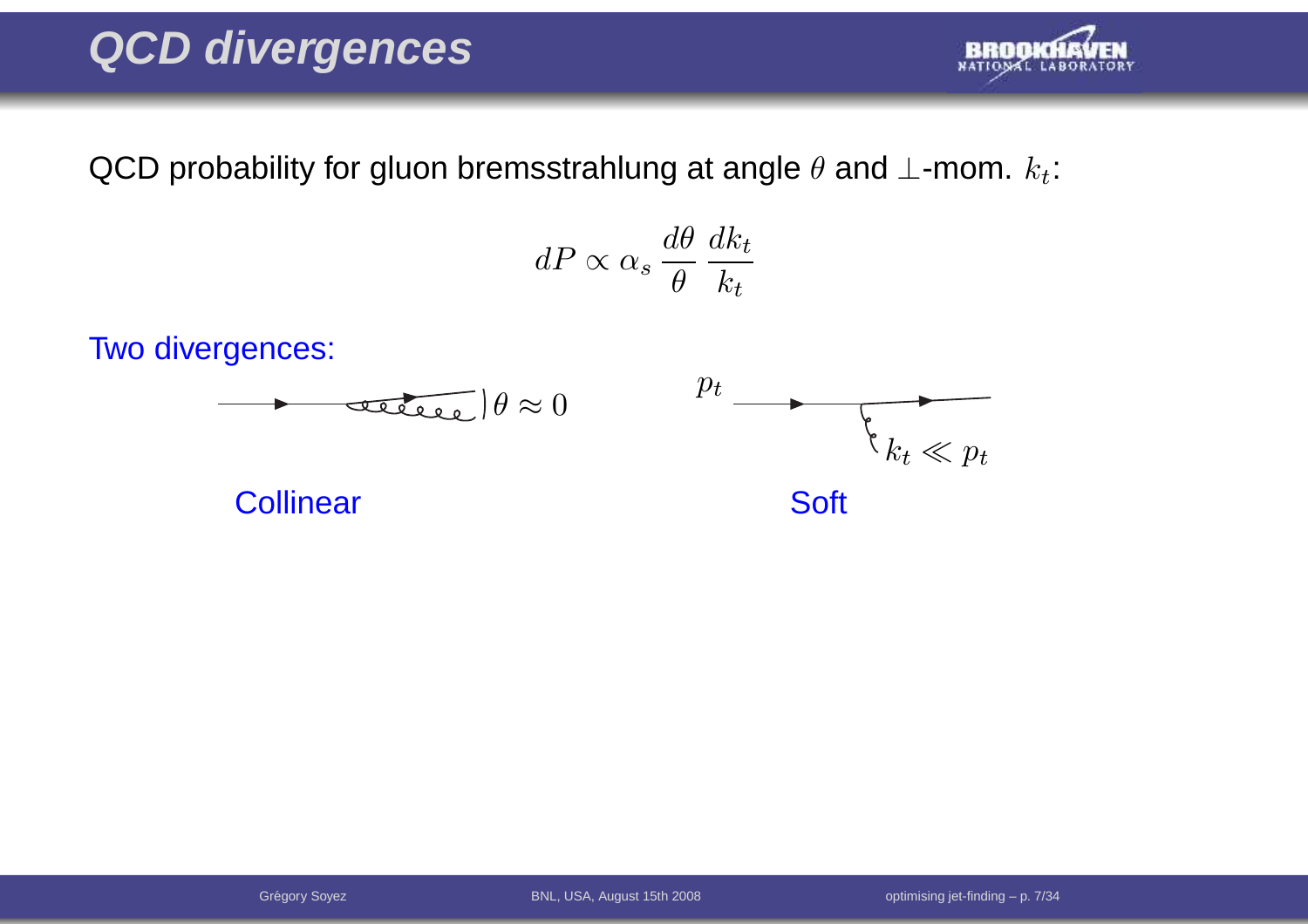# **QCD divergences**



QCD probability for gluon bremsstrahlung at angle  $\theta$  and  $\bot$ -mom.  $k_t$ :

$$
dP \propto \alpha_s \frac{d\theta}{\theta} \frac{dk_t}{k_t}
$$

Two divergences:



For pQCD to make sense, the (hard) jets should not change when

- one has a collinear splitting *i.e.* replaces one parton by two at the same place  $(\eta,\phi)$
- one has a soft emission *i.e.* adds a very soft gluon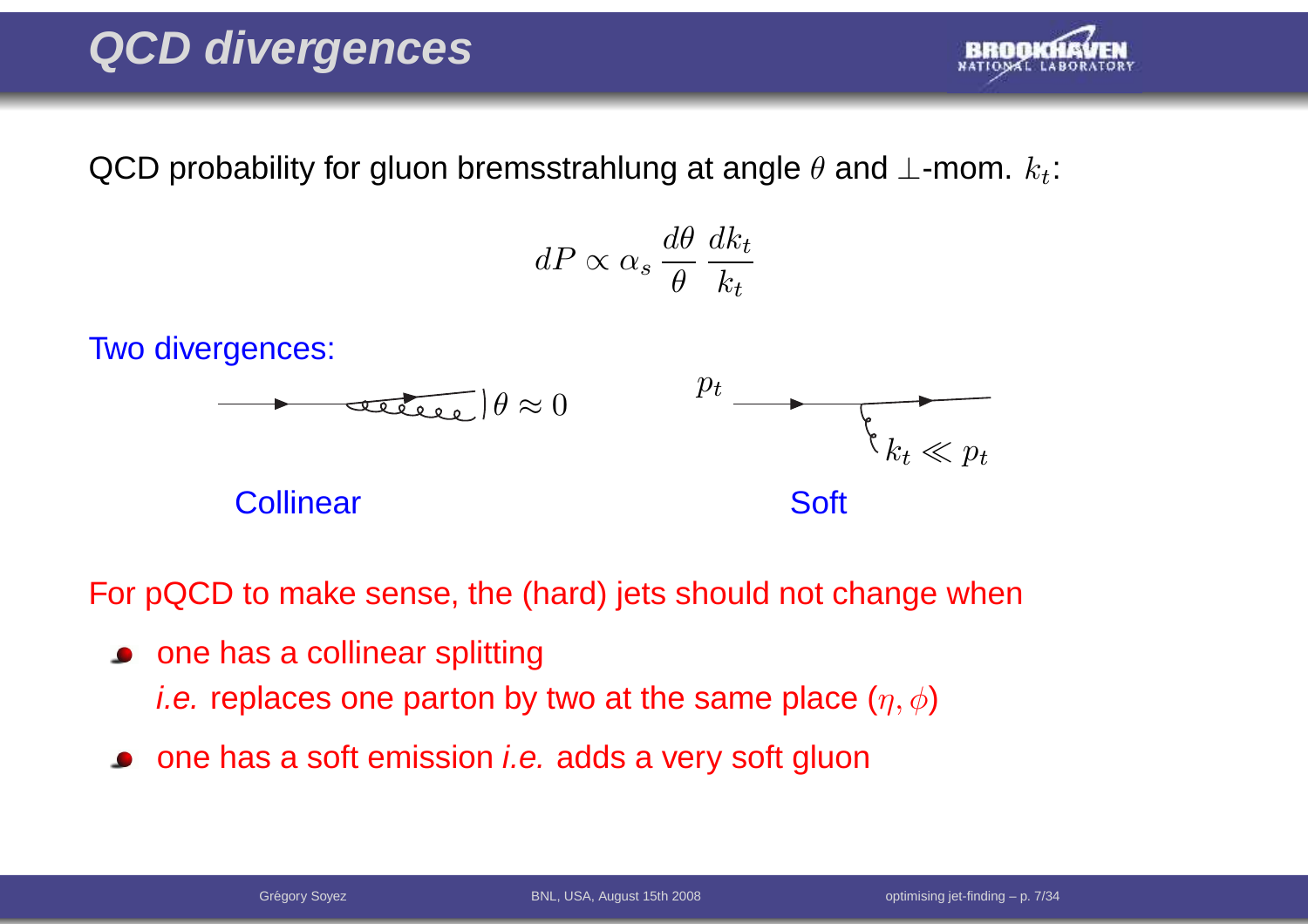# **QCD divergences**



QCD probability for gluon bremsstrahlung at angle  $\theta$  and  $\bot$ -mom.  $k_t$ :

$$
dP \propto \alpha_s \frac{d\theta}{\theta} \frac{dk_t}{k_t}
$$



one has a soft emission *i.e.* adds a very soft gluon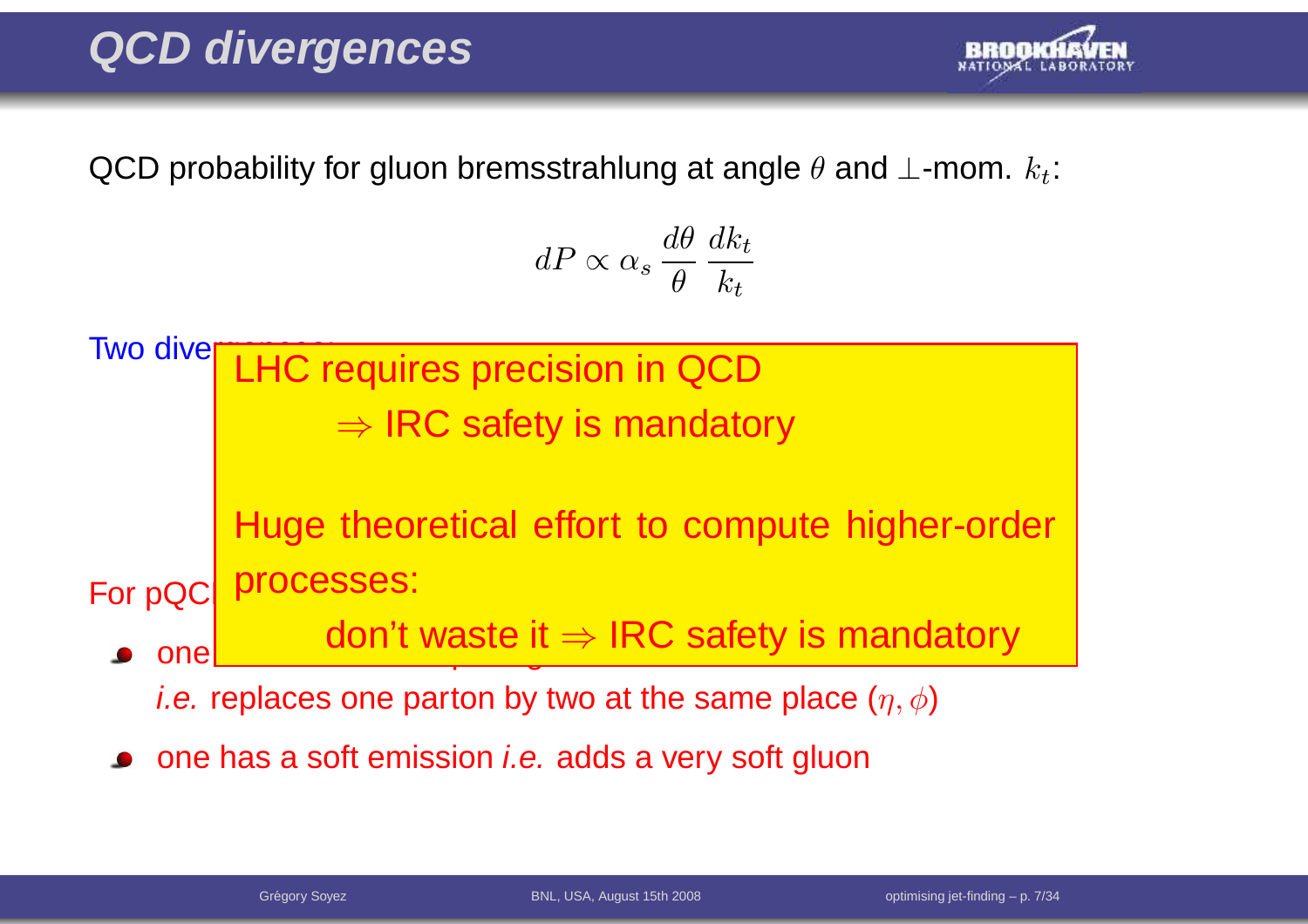

### Recombination:

- $k_t$  algorithm  $\bullet$
- Cambridge/Aachen alg.  $\bullet$

### Cone:

- **CDF JetClu**
- CDF MidPoint
- D0 (run II) Cone  $\bullet$
- **PxCone**
- ATLAS Cone $\bullet$
- **CMS** Iterative Cone
- **•** PyCell/CellJet
- GetJet $\bullet$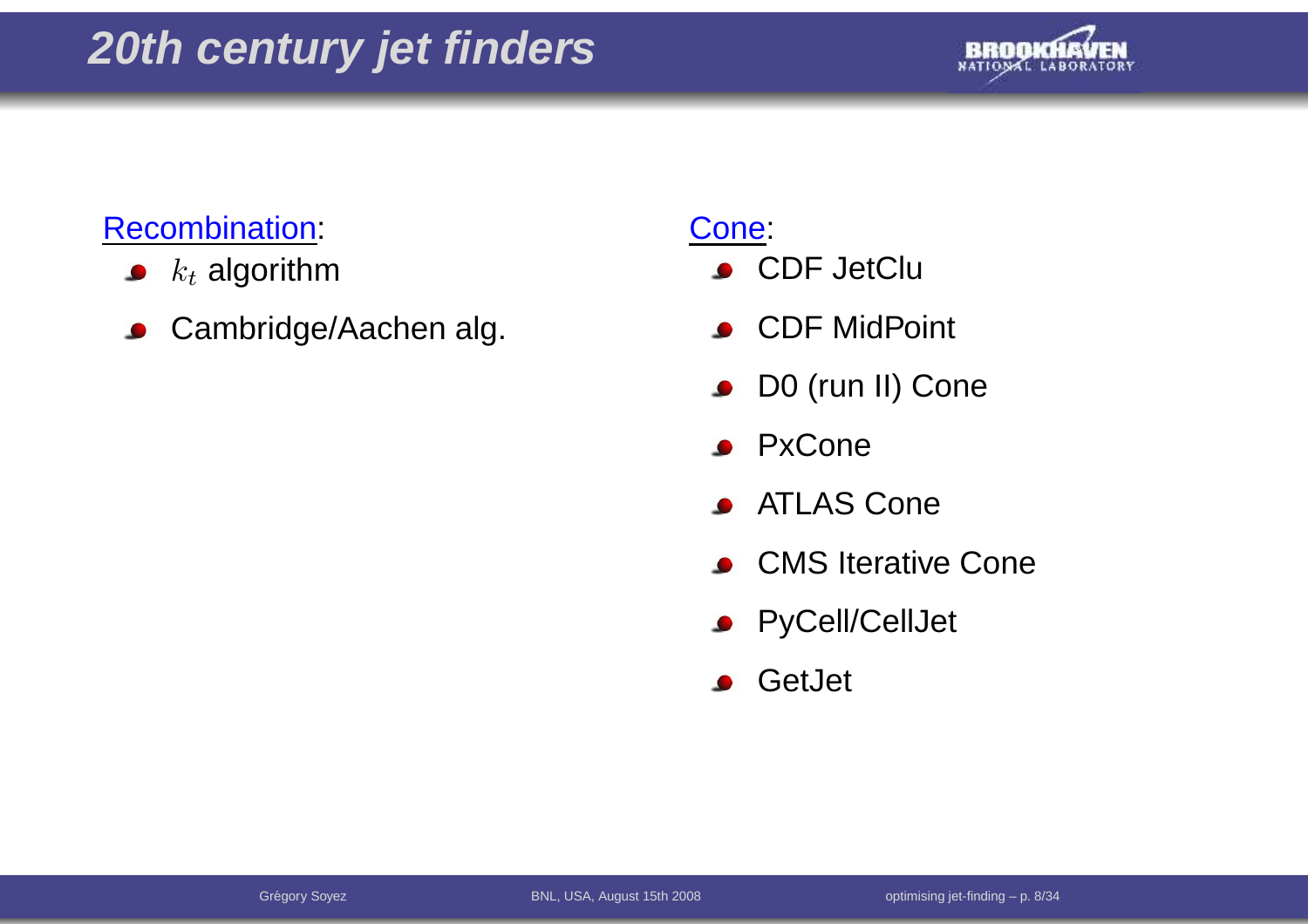

Many important recent developments between 2006 and 2008:

Speeding up the  $k_t$  and Cam/Aachen algorithms using computational-geometry techniques:  $\mathcal{O}\left(N^{3}\right)$  $\left( \begin{matrix} 3 \end{matrix} \right) \rightarrow \mathcal{O} \left( N \log N \right)$ 

[M. Cacciari, G. Salam, 06]

- Existing cones are infrared and/or collinear unsafe
	- Cones with split–merge replaced by SISCone

the only infrared-and-collinear-safe conegeometry technques  $\Rightarrow$  no cost in time ( $\mathcal{O} \left( N^3 \right)$  $\mathcal{O}\left(N^2\log N\right))$ 

[G. Salam, G.S., 07]

Cones with progressive removal  $\longrightarrow$  anti- $k_t$  $\bullet$ 

fast recombintion-type algorithmhard jets are circular as for cones with progressive removal

[M. Cacciari, G. Salam, G.S., 08]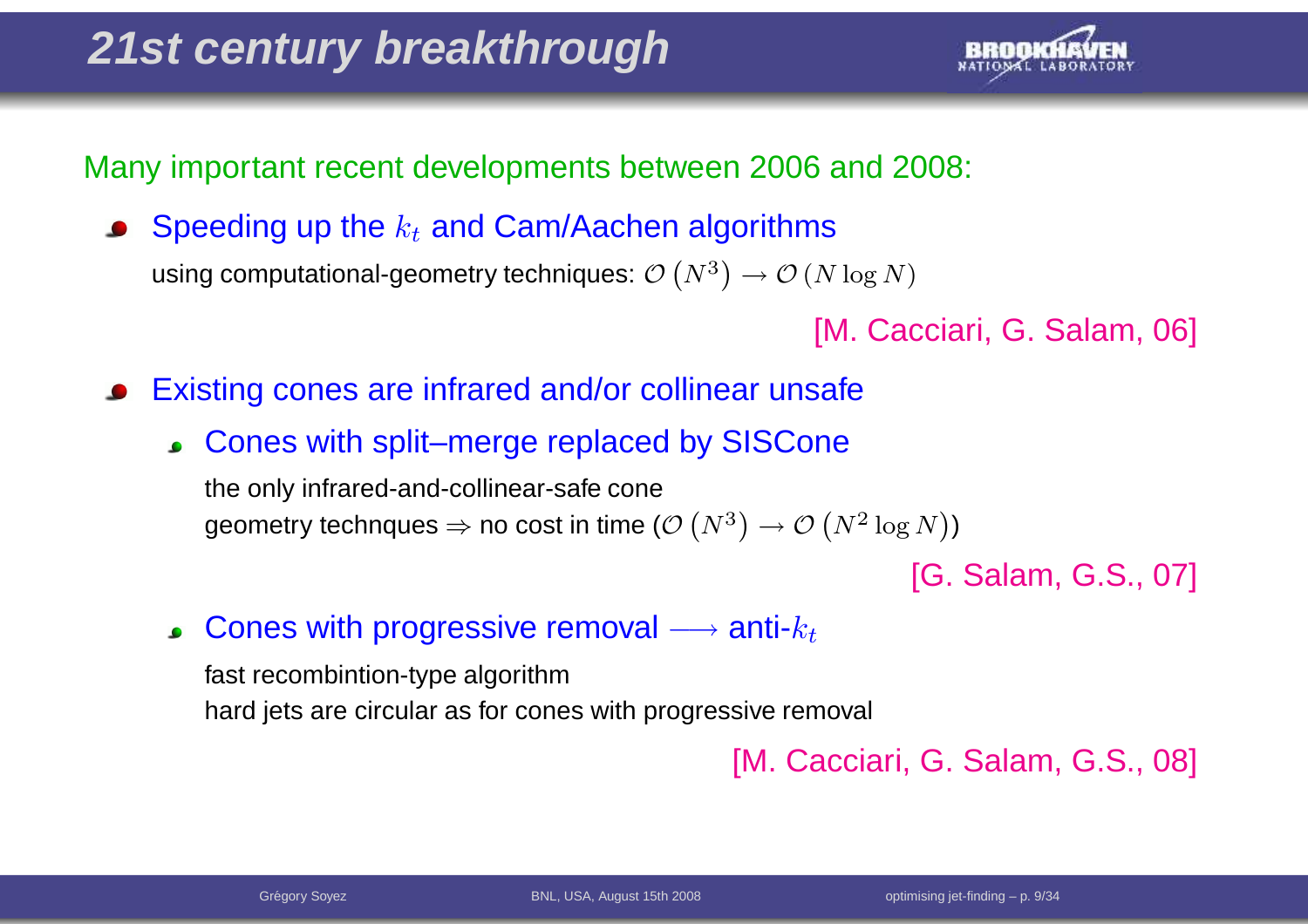

### Recombination:

- $k_t$  algorithm
- Cambridge/Aachen alg.
- anti- $k_t$  algorithm

### Cone:

- **CDF JetClu**
- CDF MidPoint
- D0 (run II) Cone
- PxCone
- ATLAS Cone
- CMS Iterative Cone
- PyCell/CellJet
- GetJet
- **SISCone**

4 availablesafe algorithms

aAll part of FastJet

[M.Cacciari,G.Salam,G.S.]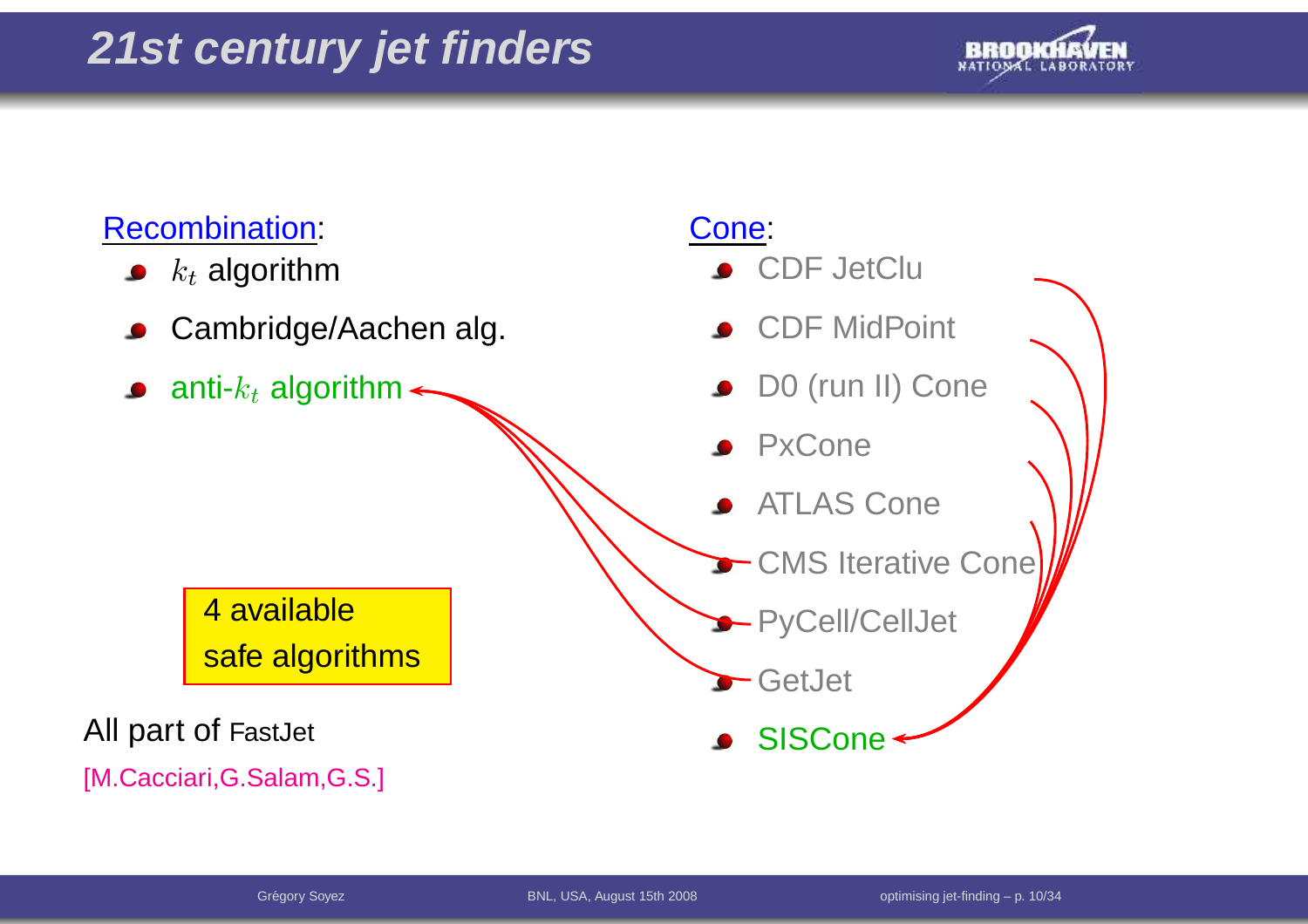

More refined clustering (" $2^{\rm nd}$  generation of algorithms")

### Cambridge+Filtering algorithm:

- Cluster with Aachen/Cambridge and radius  $R$
- For each jet, recluster it with Aachen/Cambridge and radius  $R_{\rm sub}$ keep only  $n_{\rm sub}$  hardest sub-jets of the initial jet

### Aim: remove the soft background

Properties:

Proven to improve jet reconstruction, in  $H\to b\bar b$ 

[J.Butterworth, A.Davison, M.Rubin, G.Salam, 08]

- Additional parameters that deserve appropriate studies
- We will use the simplest choice:  $R_{\rm sub} = R/2$ ,  $n_{\rm sub} = 2$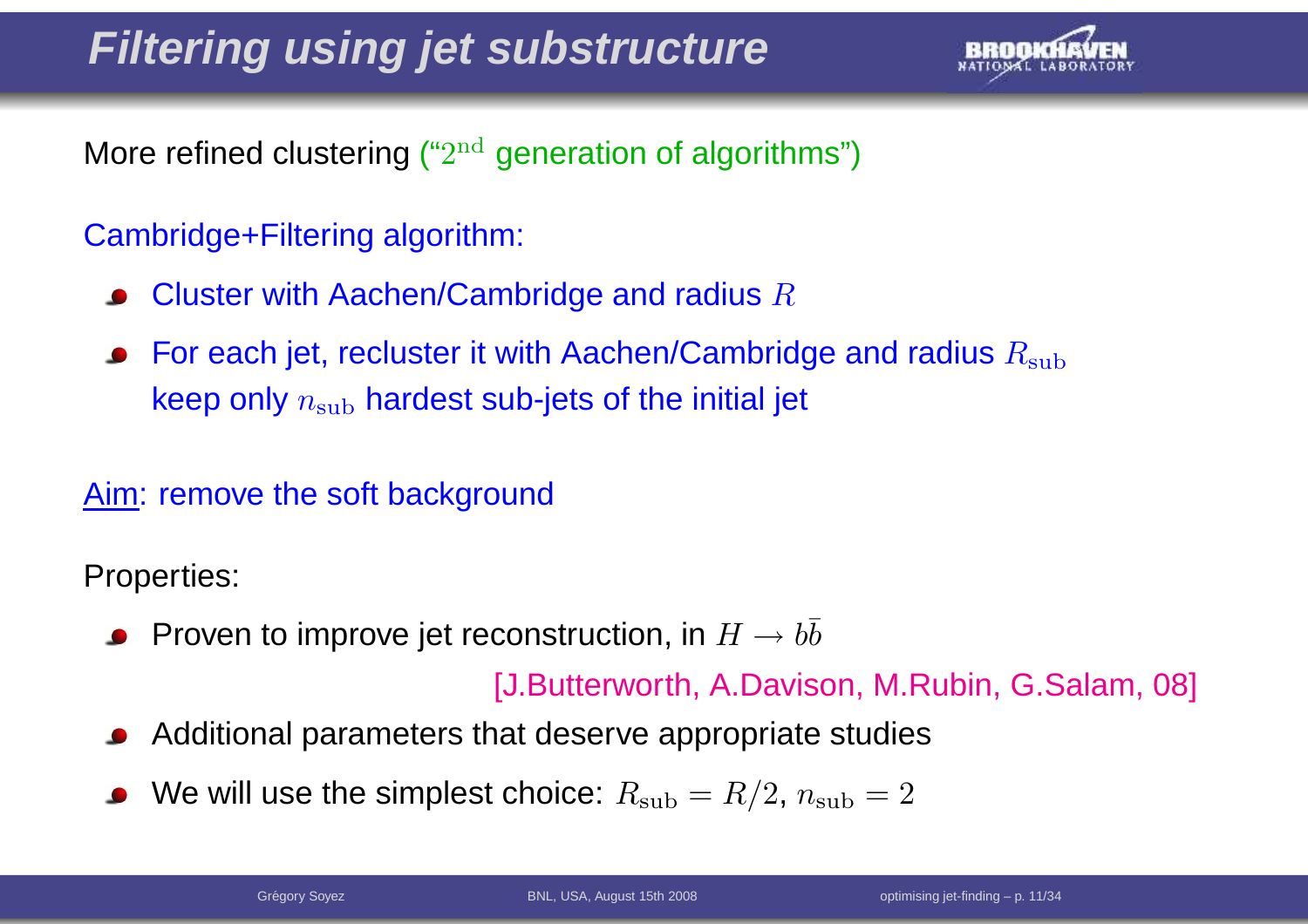

# **Part 1: "best" jet finder in** pp **collisions**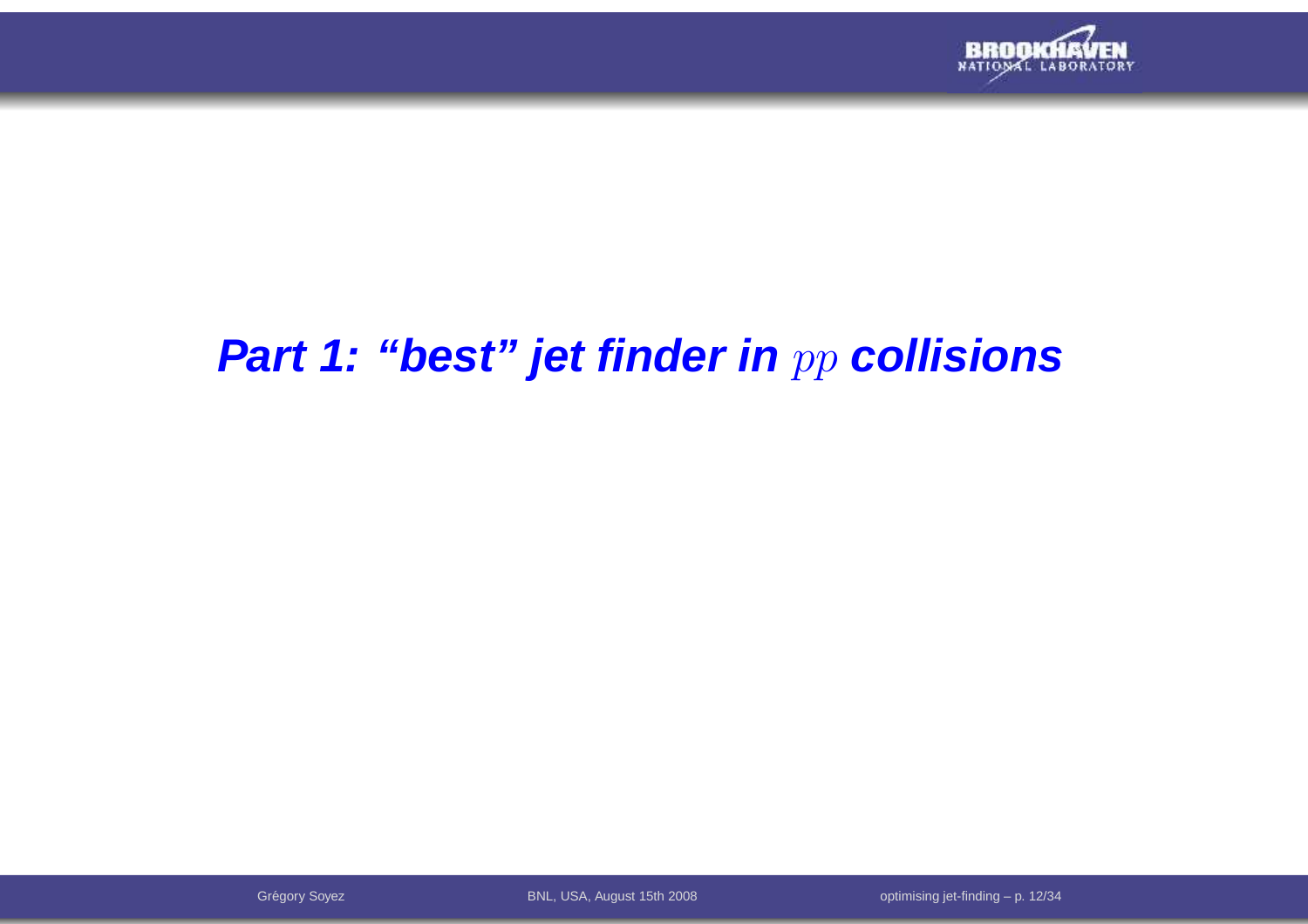### **sample processes to study**



We analyse 3 processes:

 $Z^\prime \rightarrow q \bar{q} \rightarrow$ 2 j $\epsilon$ ts: (ficticious narrow  $Z^\prime$ )

simple environment: identify 2 jets and reconstruct  $M_{Z^{\prime}}$ source of monochromatic <mark>quark</mark> jets scale dependence: mass of the  $Z^\prime$  between 100 GeV and 4 TeV

- $H\to gg \to$ 2 jets: (ficticious narrow Higgs) simple environment: identify 2 jets and reconstruct  $M_H$ source of monochromatic <mark>gluon</mark> jets scale dependence: mass of the Higgs between 100 GeV and <sup>4</sup> TeV
- $t\bar{t}\to W^+bW^-\bar{b}\to q\bar{q}b q\bar{q}\bar{b}\to$ 6 jets:

 complex environment: identify 6 jets and reconstruct <sup>2</sup> topbalance between reconstruction efficiency and identification

#### with

- the 5 IRC-safe algorithms:  $k_t$ , Cambridge, anti- $k_t$ , SISCone, Cam+filtering
- jet radius varied between 0.1 and 1.5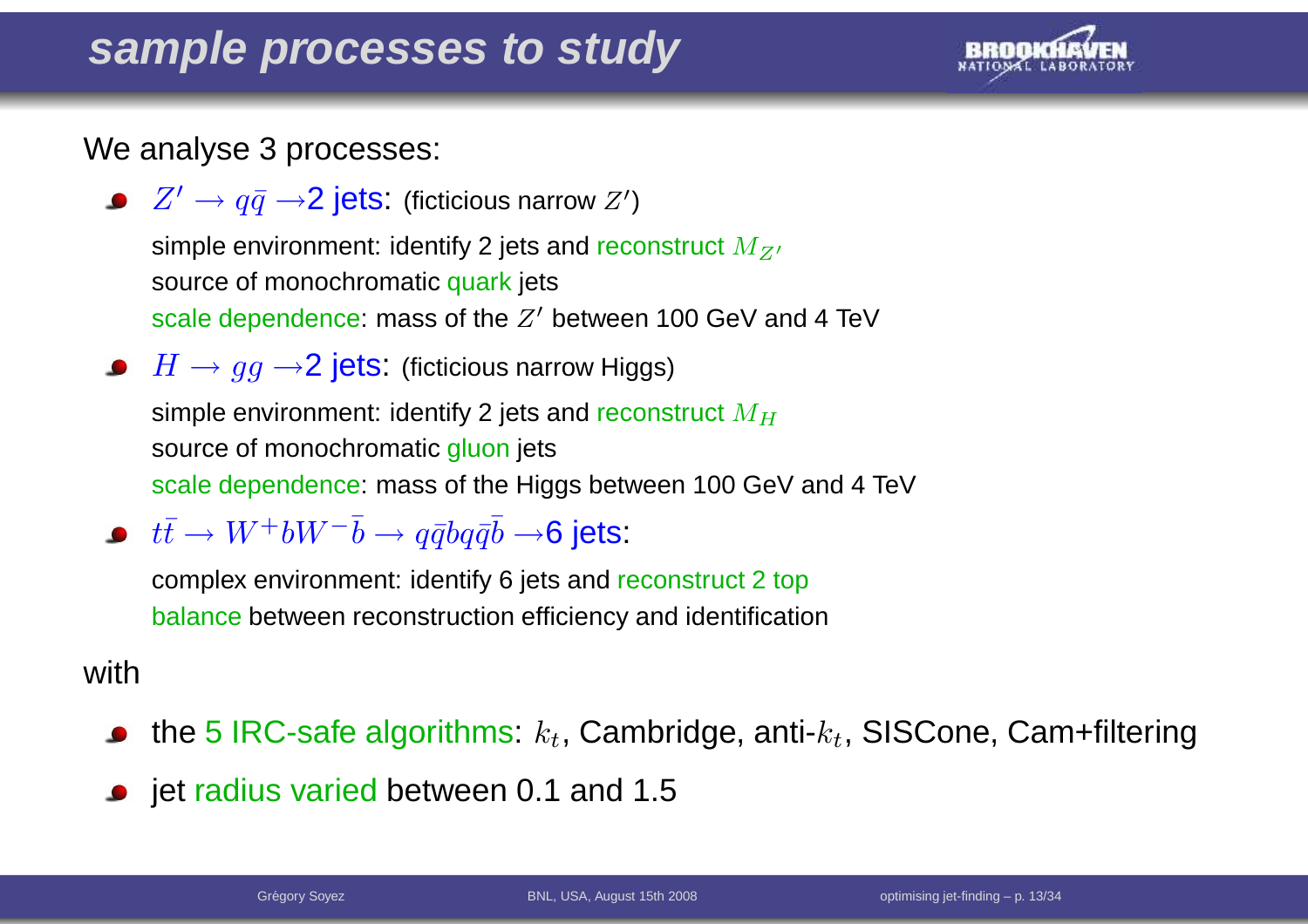# **figure of merit for quality measure**



We need <sup>a</sup> measure of the jet reconstruction efficiency

- Forget about measures related to parton-jet matching  $\bullet$
- use the reconstructed mass peak $\bullet$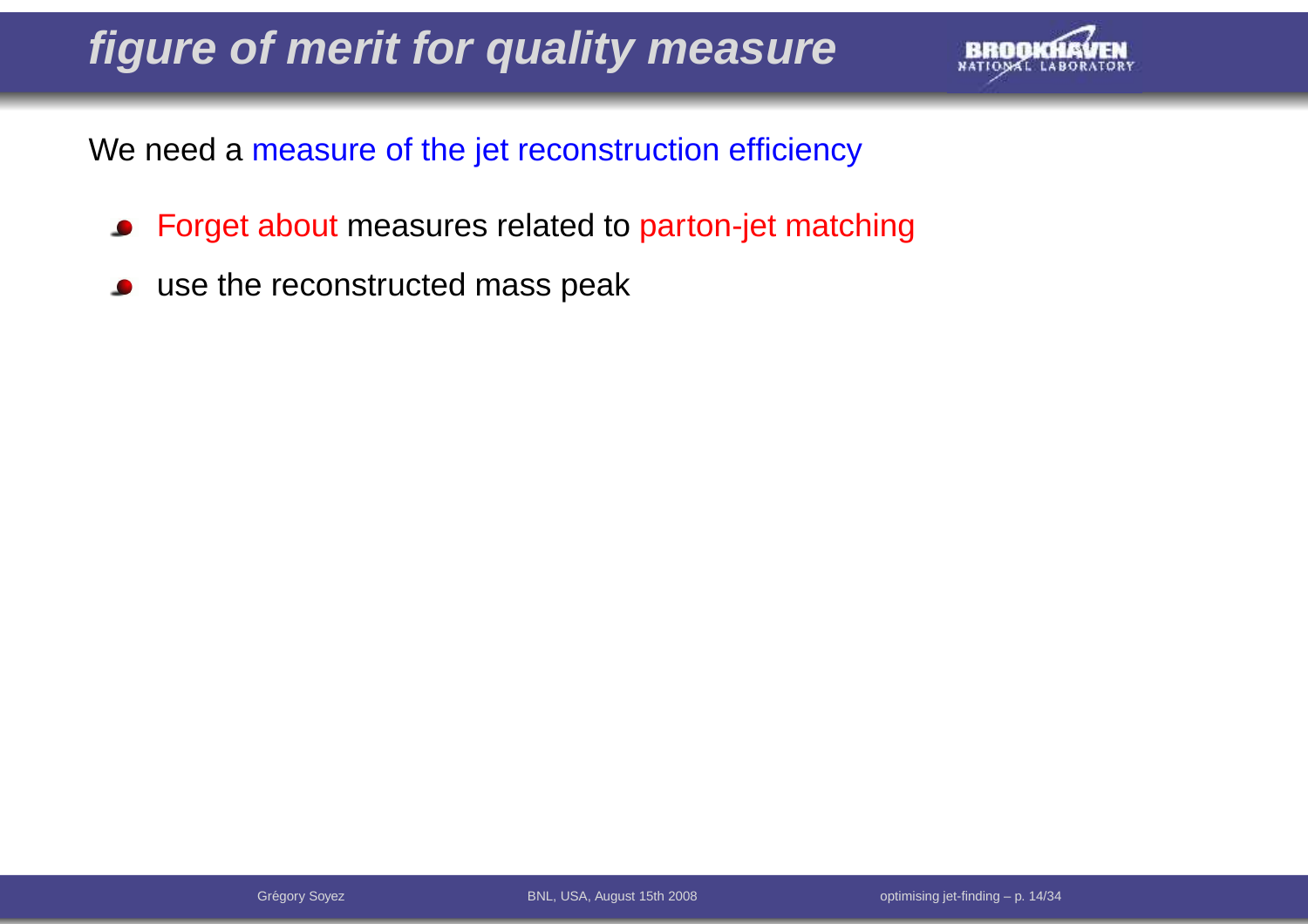# **figure of merit for quality measure**



We need <sup>a</sup> measure of the jet reconstruction efficiency

- Forget about measures related to parton-jet matching
- use the reconstructed mass peak
- Forget about fits depending on the shape of the peak

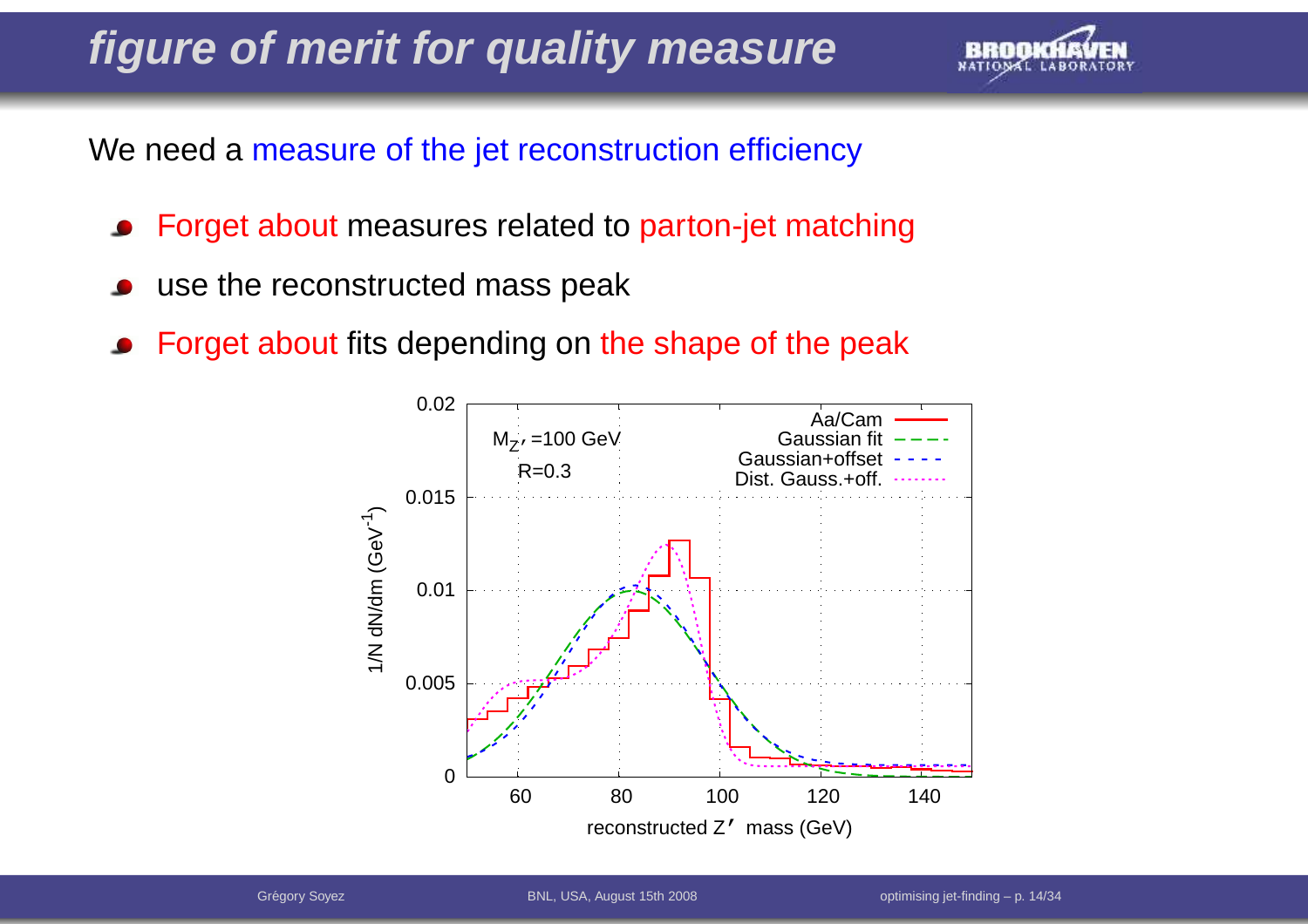# **figure of merit for quality measure**



We need <sup>a</sup> measure of the jet reconstruction efficiency

- Forget about measures related to parton-jet matching
- use the reconstructed mass peak
- Forget about fits depending on the shape of the peak
- we shall maximise the signal over background ratio ( $S/\sqrt{B}$ ):

 $Q_{\textbf{\textit{f}}}^{w}$  $f^w_{f=z}(JA,R)=$  minimal width of a window containing a fraction  $f=z$  of the events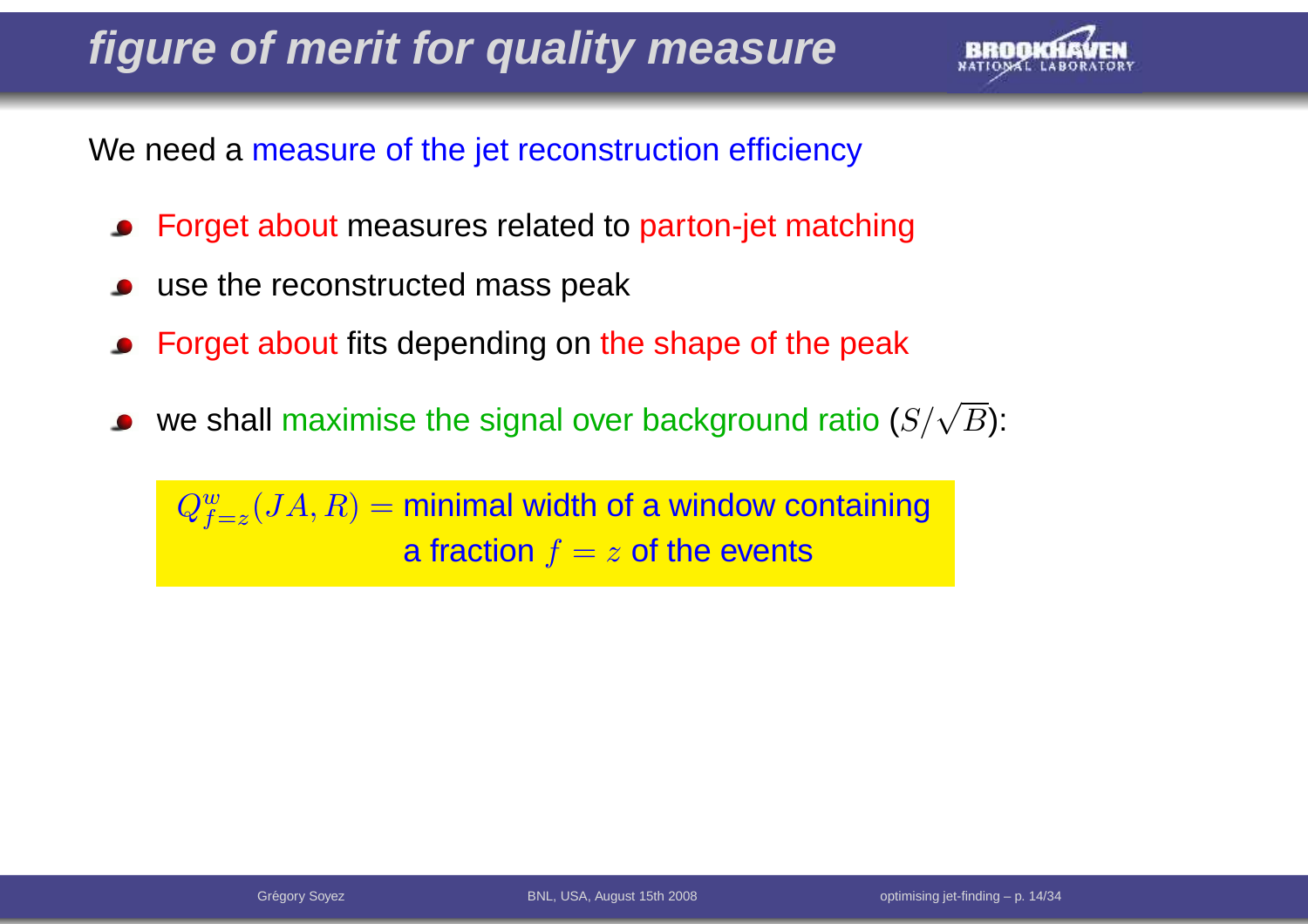

 $Q^w_f$  $f^w_{f=z}(JA,R)=$  minimal width of a window containing a fraction  $f=z$  of the events

- it intuitively does what it should
- for <sup>a</sup> constant background,

$$
\frac{Q_{f=z}^w(JA_1, R_1)}{Q_{f=z}^w(JA_2, R_2)} = \frac{B_{JA_1, R_1}}{B_{JA_2, R_2}} = \left[\frac{(S/\sqrt{B})_{JA_1, R_1}}{(S/\sqrt{B})_{JA_2, R_2}}\right]^{-2}
$$

 $\mathsf{smaller}\ \mathsf{width} \equiv \mathsf{better}\ \mathsf{signal}\text{-to}\text{-background}\ \mathsf{ratio}$ 

we can associate an <mark>effective luminosity ratio</mark>

$$
\rho_{\mathcal{L}} = \frac{\mathcal{L}_1}{\mathcal{L}_2} = \left[ \frac{(S/\sqrt{B})_{JA_1, R_1}}{(S/\sqrt{B})_{JA_2, R_2}} \right]^2 = \frac{Q_{f=z}^w(JA_2, R_2)}{Q_{f=z}^w(JA_1, R_1)}
$$

e.g. if  $Q_{f}^w$ luminosity of  $(JA_1,R_1)$  to achieve the same discriminative power.  $_{f=z}^w(JA_2,R_2)=2Q_{f^z}^w$  $_{f=z}^{w}(JA_1,R_1),\,(JA_2,R_2)$  will need twice the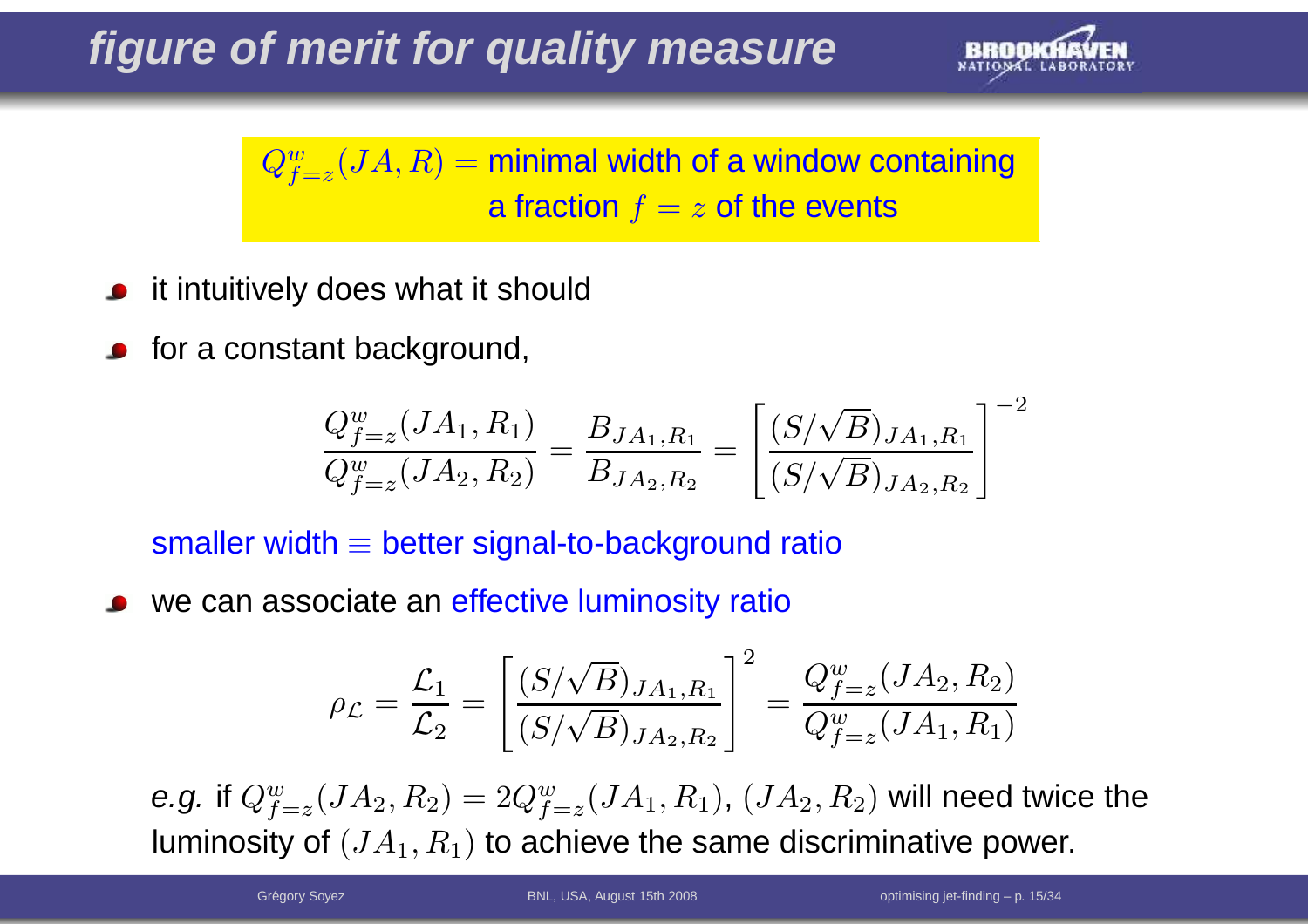

#### we see peaks...

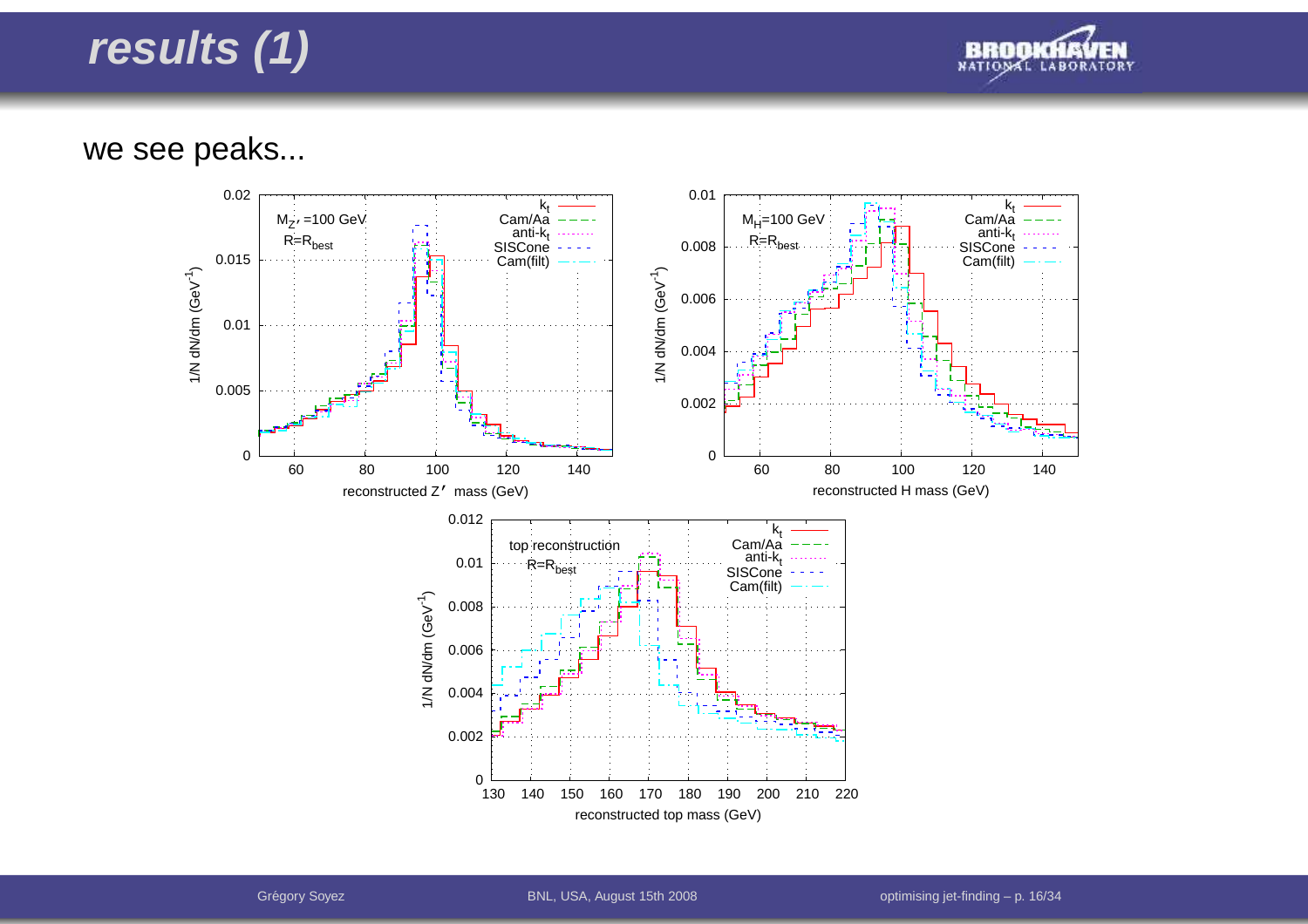



At 100 GeV,

using  $R=0.8$  instead of  $R=0.5$  means a discr. power loss of 20% ( $\rho_{\mathcal{L}}\approx 0.8$ )

 $R=1$  $R = 1$  40% ( $\rho_{\mathcal{L}} \approx$ 40% ( $\rho_{\cal L} \approx 0.6$ )

At 2 TeV,

using  $R=0.5$  instead of  $R=0.8$  means a discr. power loss of 20% ( $\rho_{\mathcal{L}}\approx 0.8$ )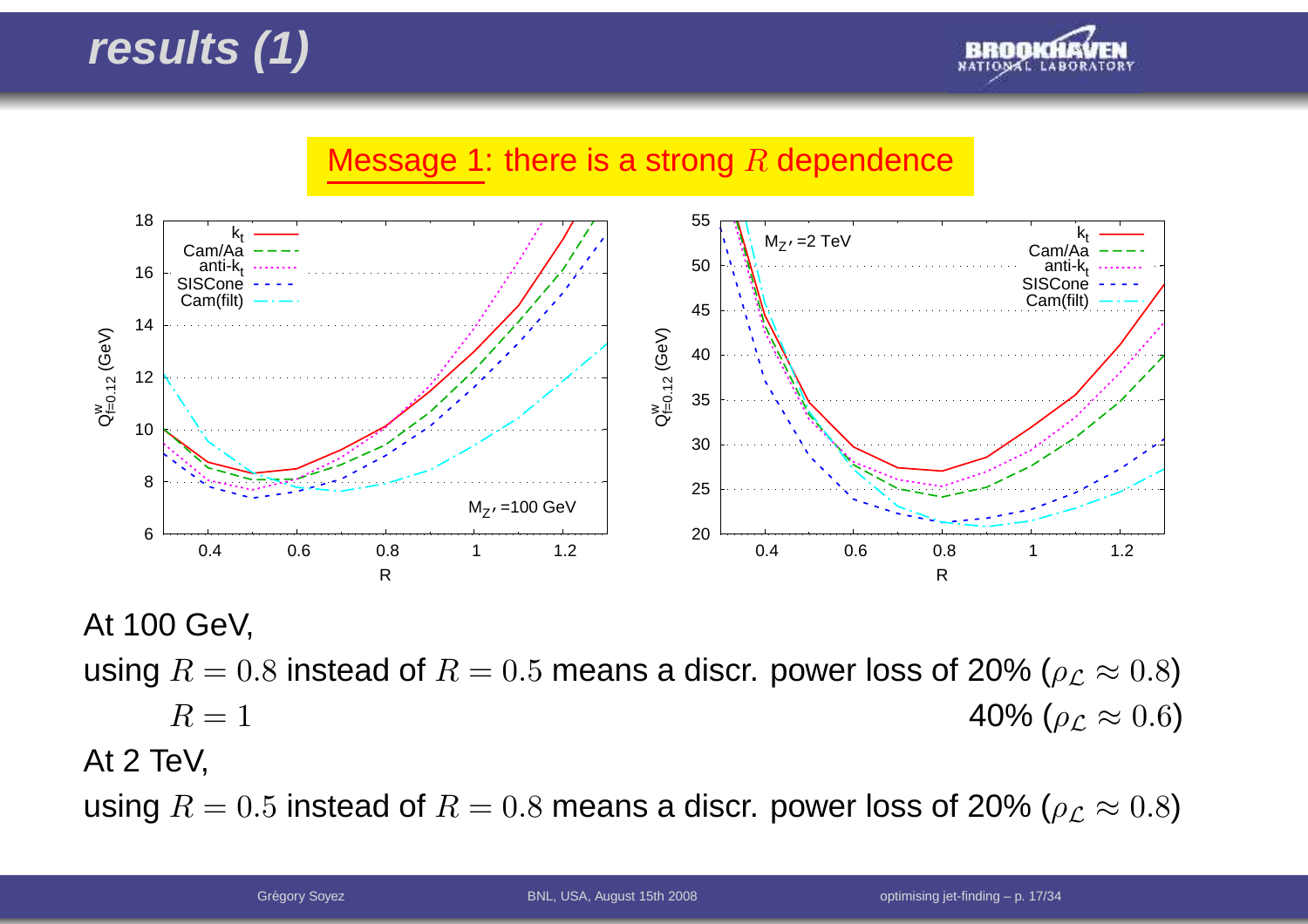

#### Message 2: SISCone and Cam+filt do <sup>a</sup> slightly better job



Using  $k_t$  instead of SISCone means a discr. power loss of

15% at 100 GeV ( $\rho_{\cal L}\approx 0.85)$ 20% at  $12$  TeV ( $\rho_{\cal L} \approx 0.8$ )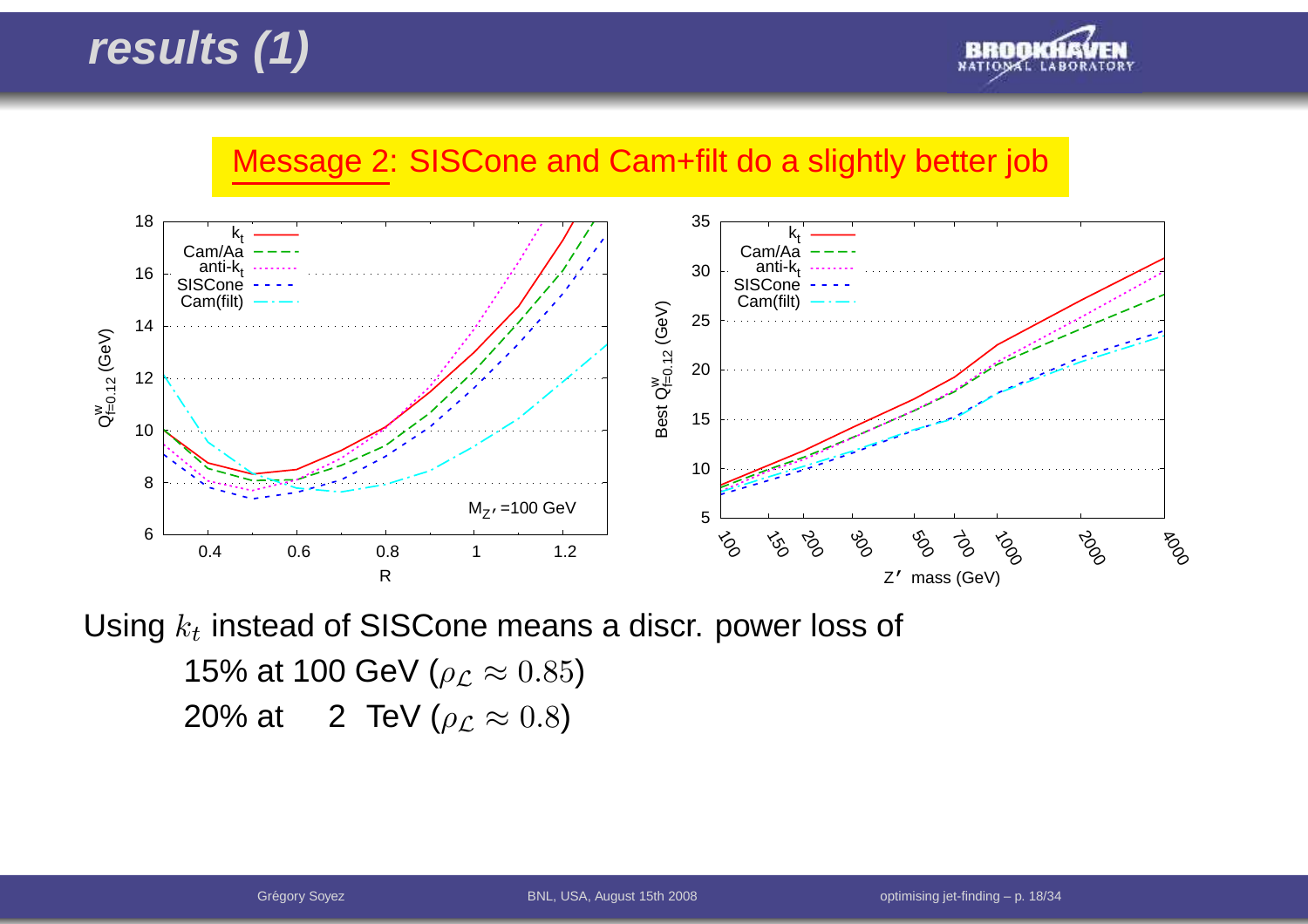

#### Message 3: The parameters vary with the scale



The preferred value for  $R$  increase with the mass scale (typically like  $\log(M)$ )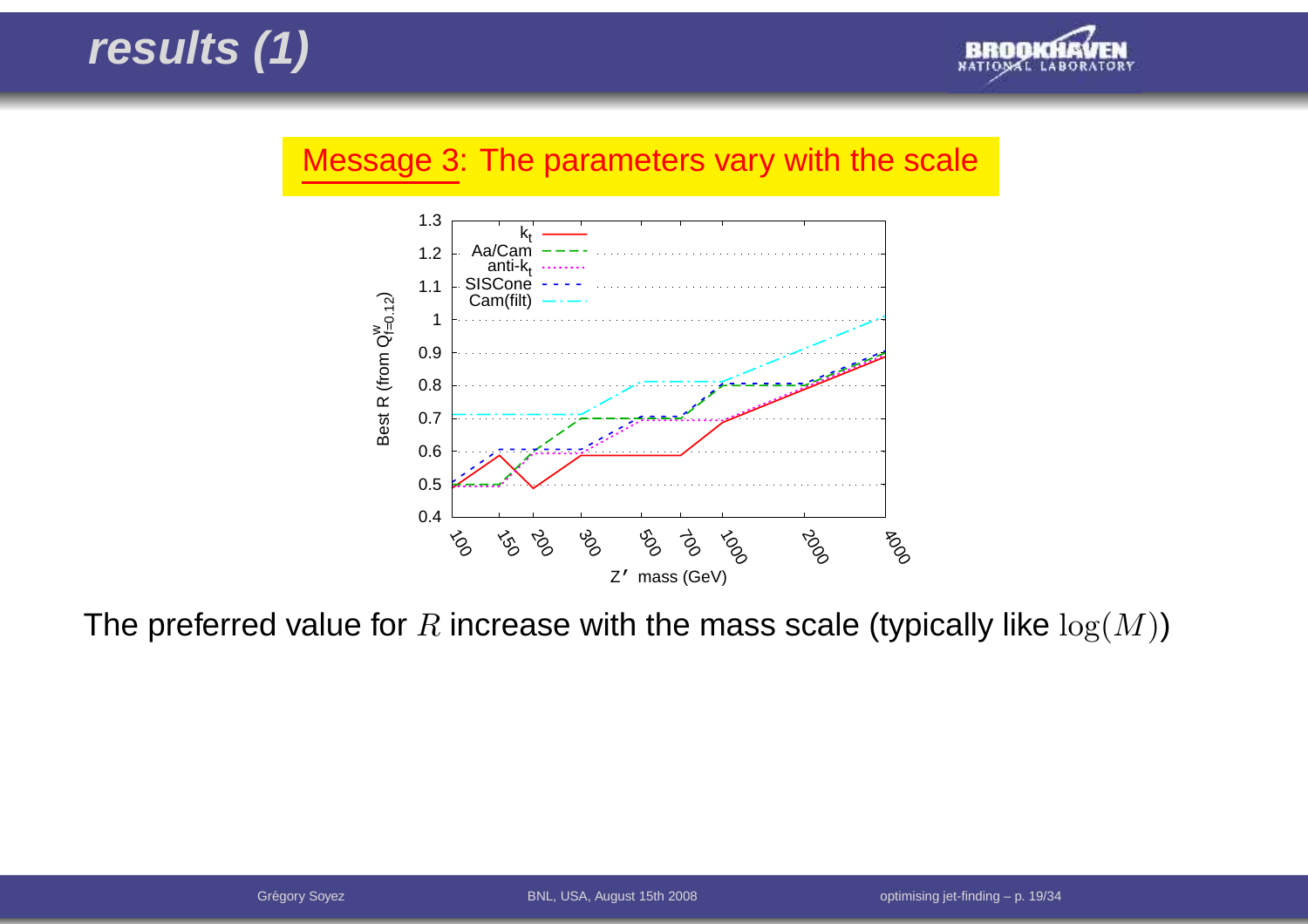

### Message 4: same for the gluon jets, though with a larger  $R$



Grégory Soyez **BNL, USA, August 15th 2008** optimising jet-finding – p. 20/34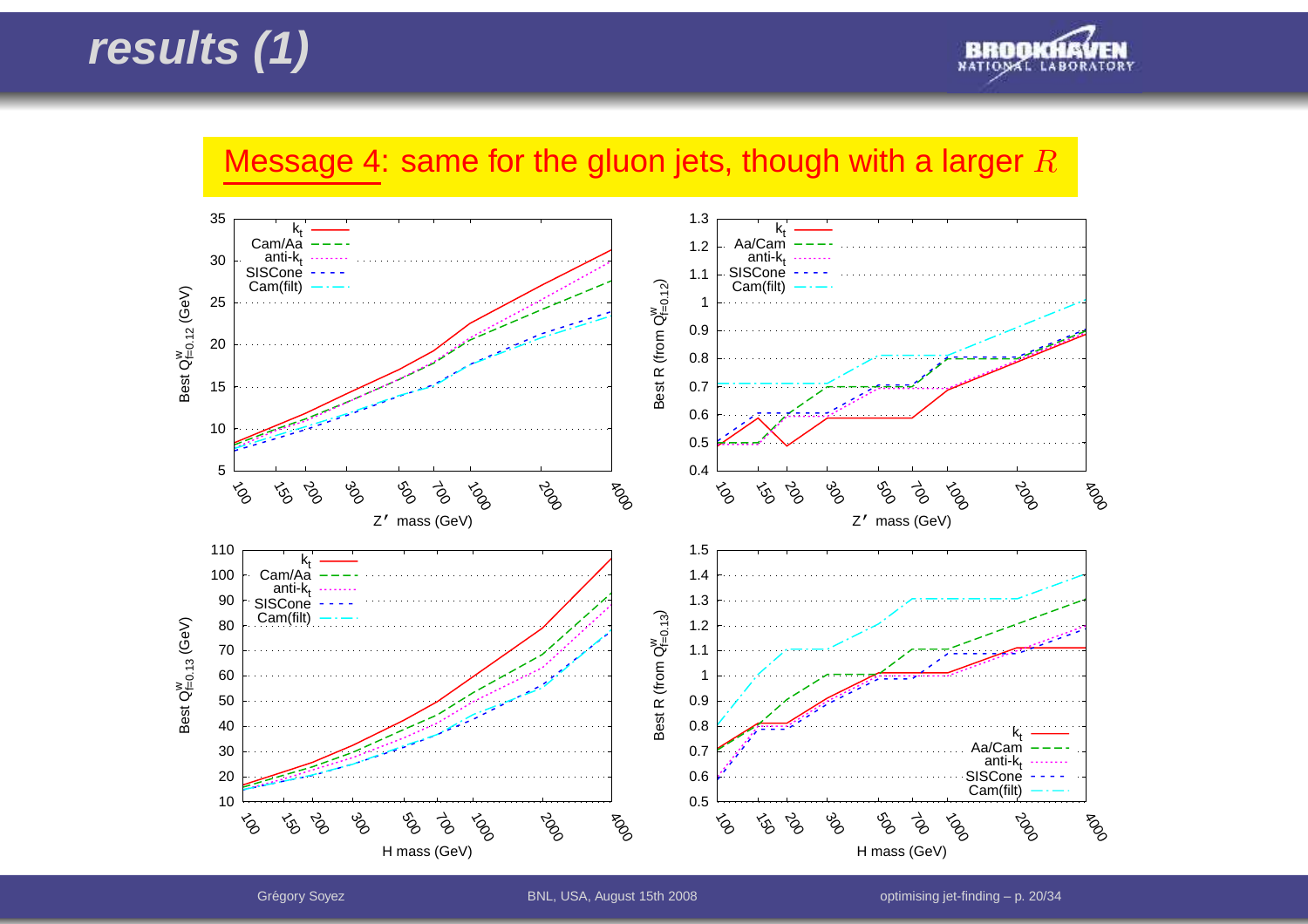# **analytic insight**



Competition between

catching perturbative radiation $\bullet$ 



Out-of-cone radiation:

$$
\sim \int_R \frac{d\theta}{\theta} \sim \log(1/R)
$$

not catching soft background radiation

Soft contents  $\sim$  jet area  $\sim R^2$ 

more detailed computation in progress...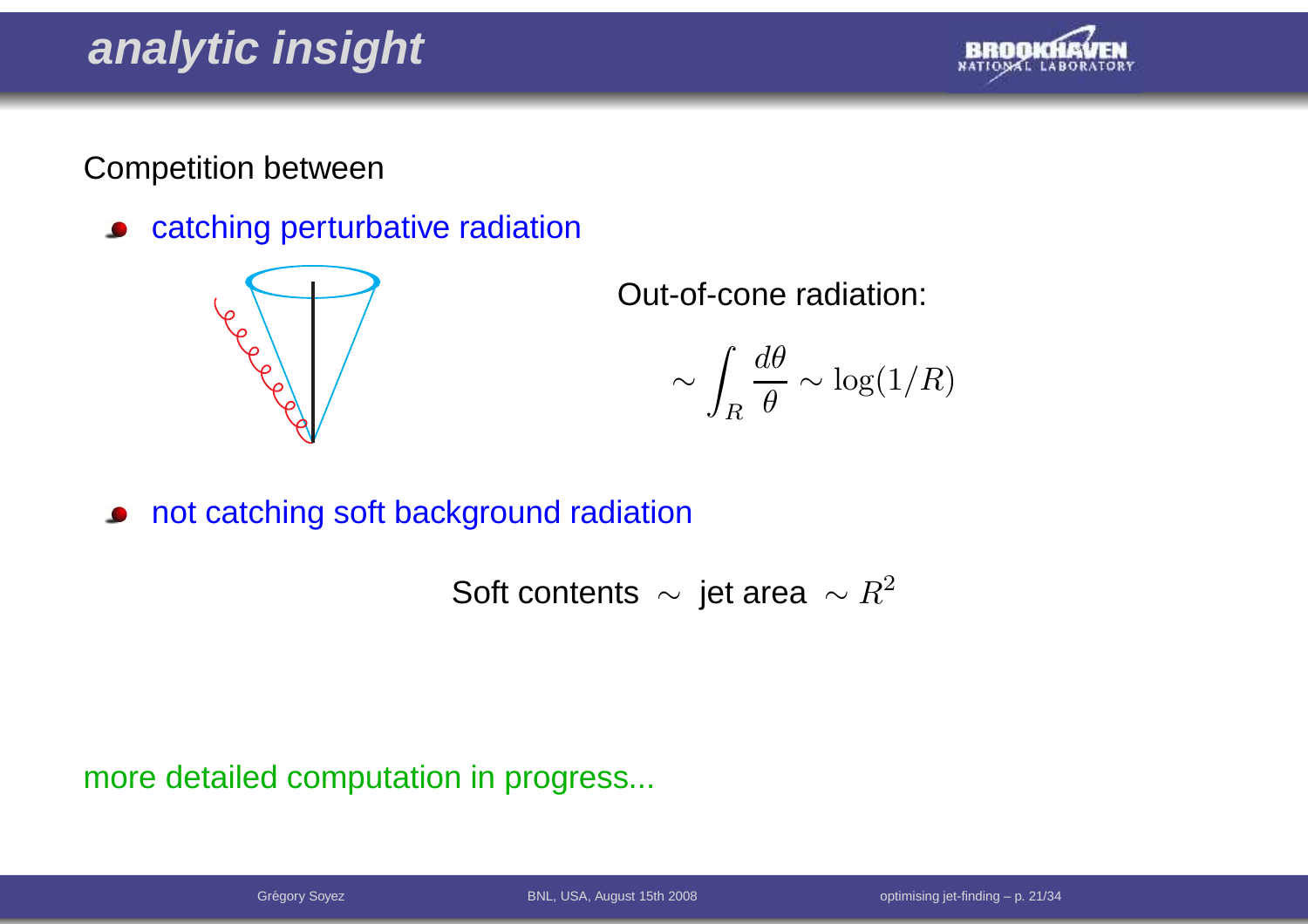

# **Part 2: when pileup enters the game**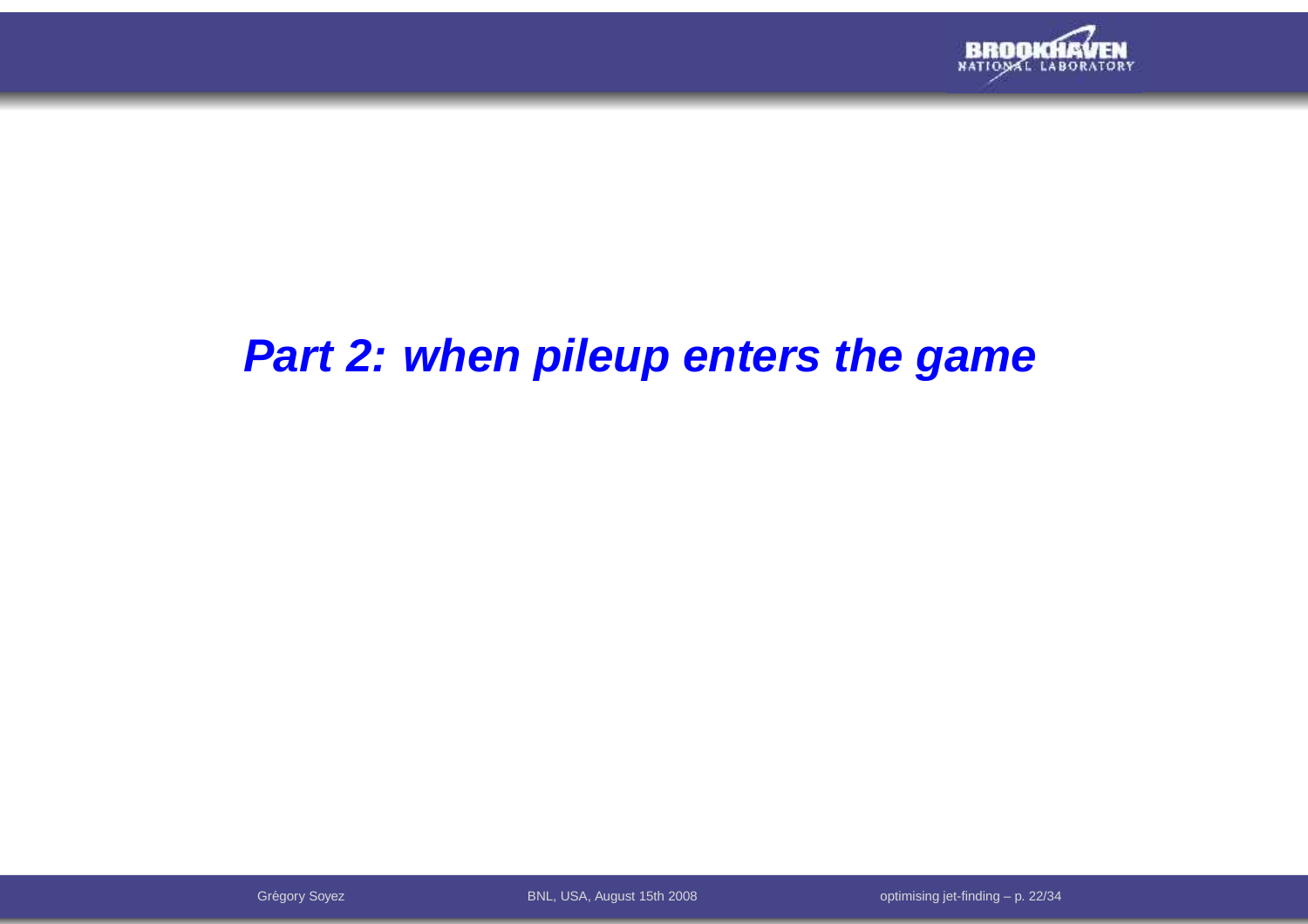

# Pileup  $\approx$  uniform soft background that shifts jets to higher  $p_t$



... that needs to be subtracted!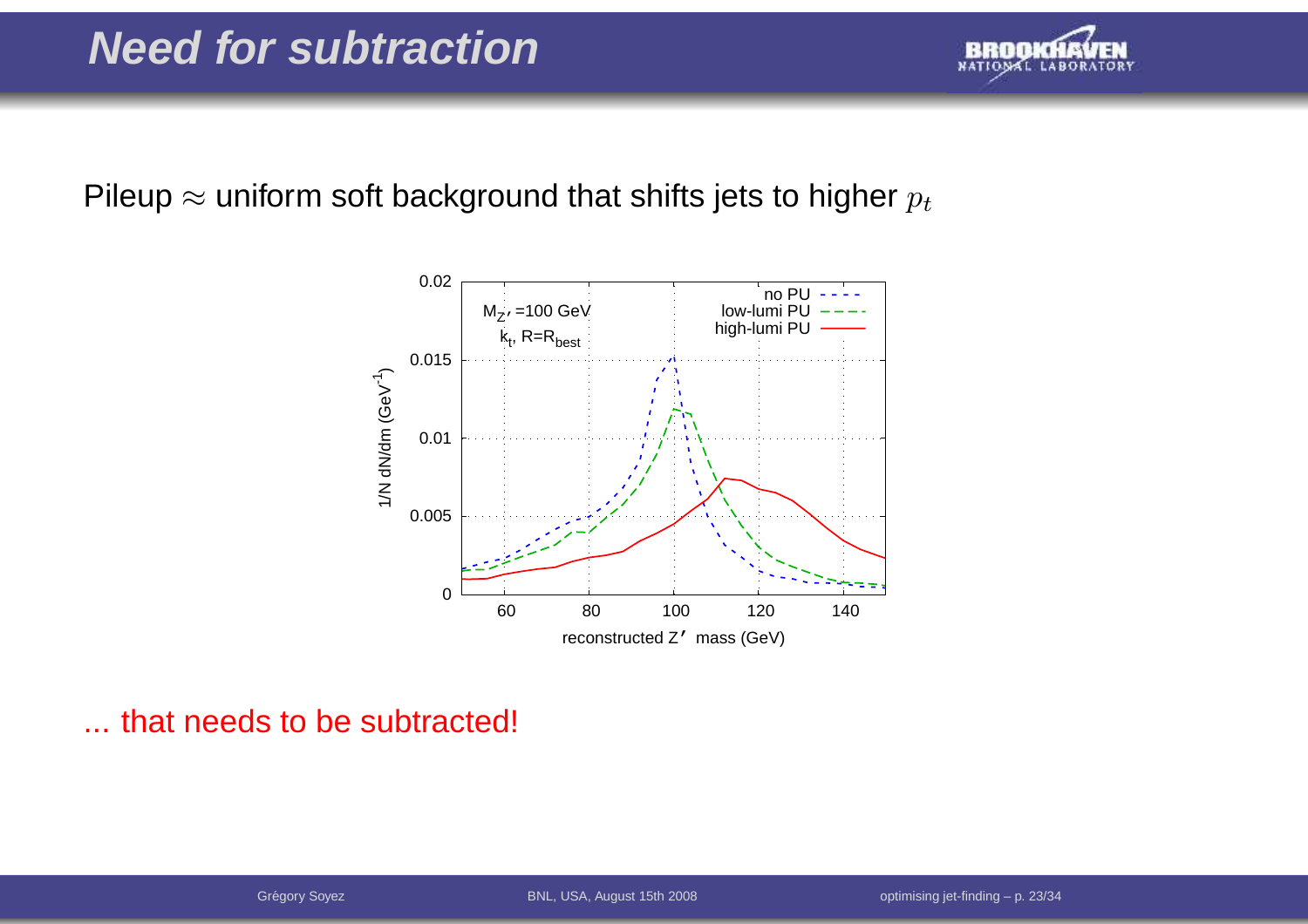



### Basic idea:

$$
p_{t,subtracted} = p_{t, jet} - \rho_{pileup} \times \text{Area}_{jet}
$$

### Jet area:

- region where the jet catches infinitely soft particles $\bullet$
- tractable analytically $\bullet$
- Pileup density per unit area:  $\rho_{\text{pileup}}$ *e.g.* estimated from the median of  $p_{t,\text{jet}}/Area_{\text{jet}}$

### implemented in FastJet on an event-by-event basis

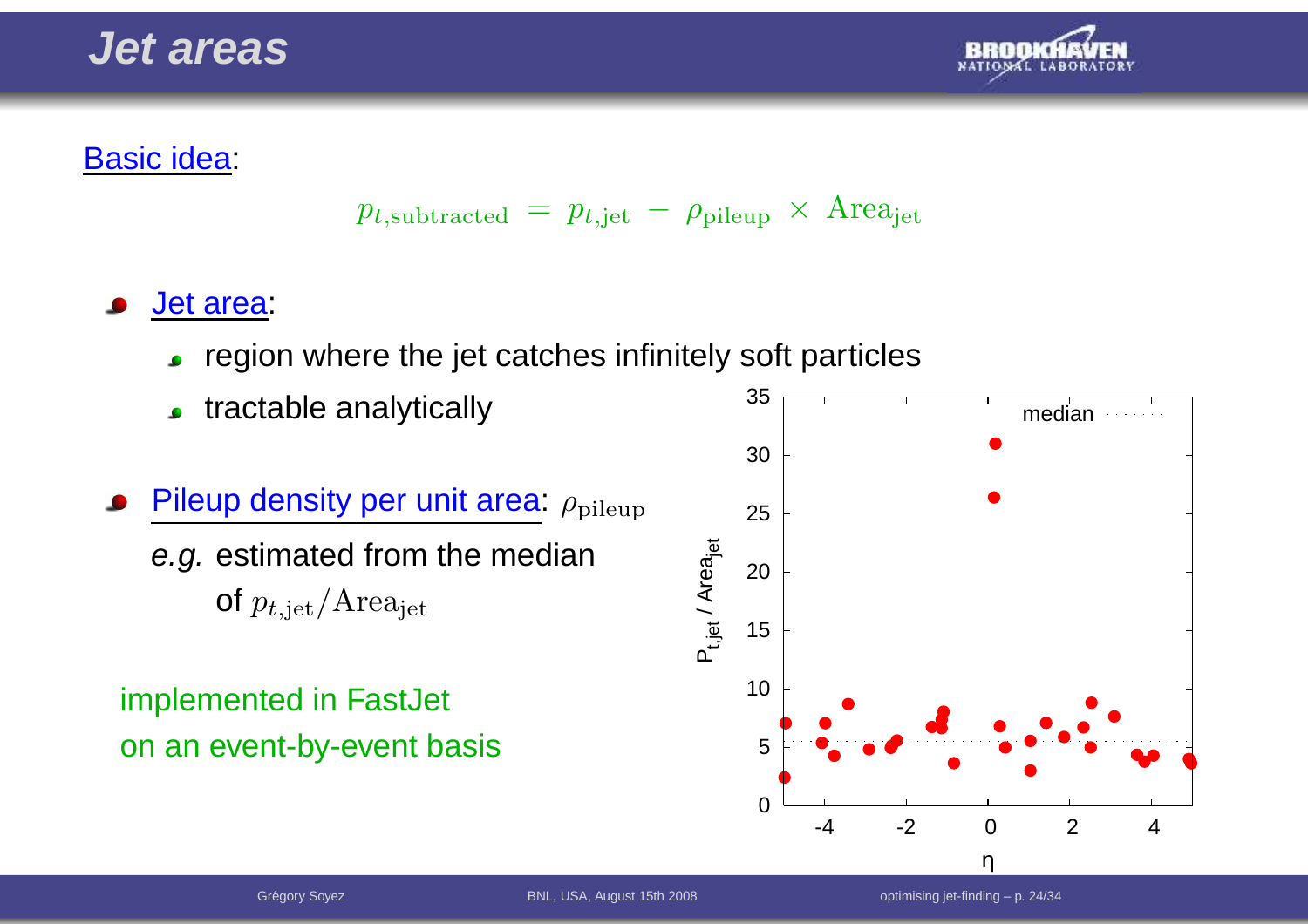### **Subtraction recipe**





Grégory Soyez **BNL, USA, August 15th 2008** 

optimising jet-finding  $-$  p. 25/34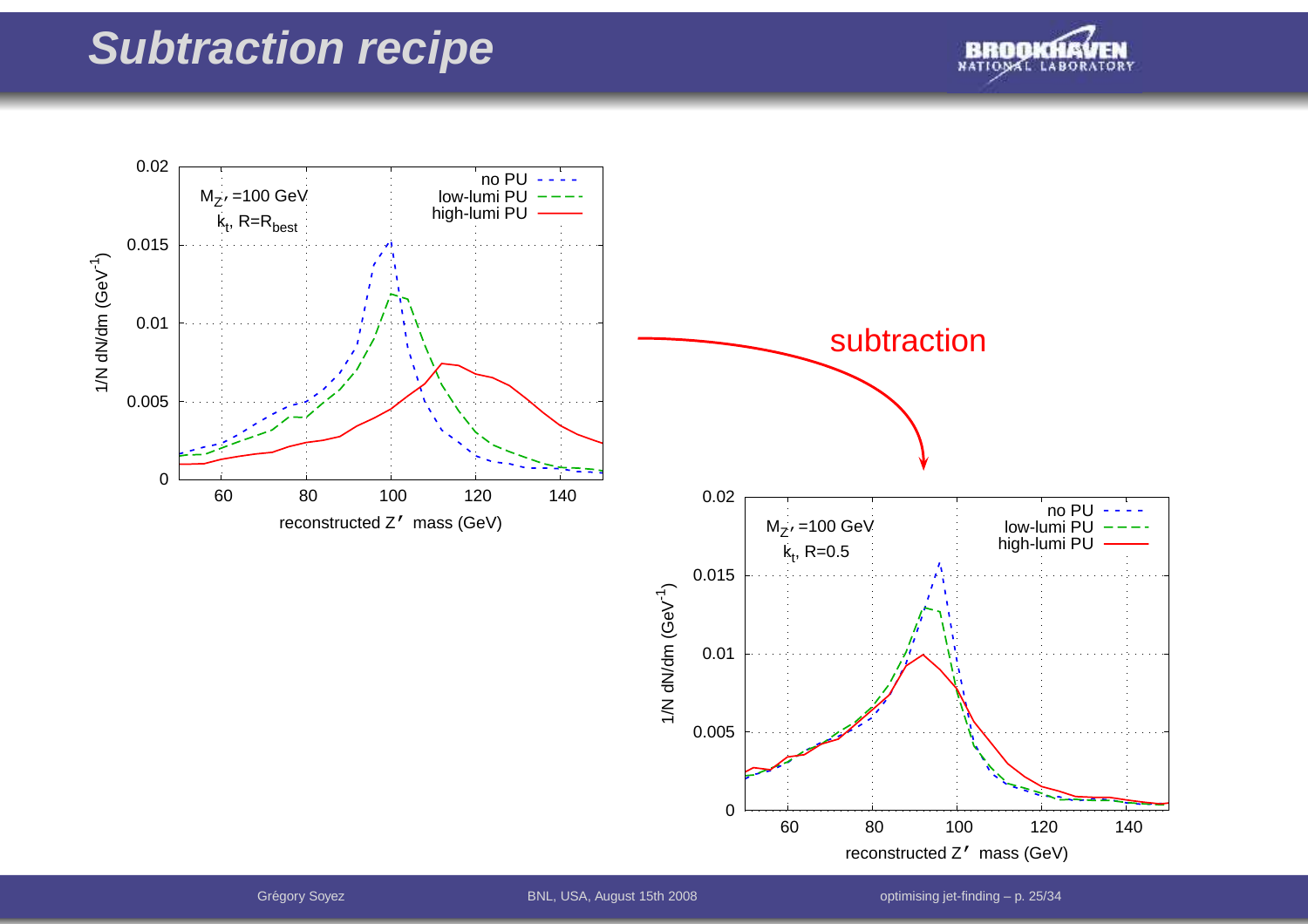



#### Message 5: with subtraction, pileup has reasonably little influence





- Subtraction reduces width
- SISCone a bit better than  $k_t$
- Best  $R$  not much affected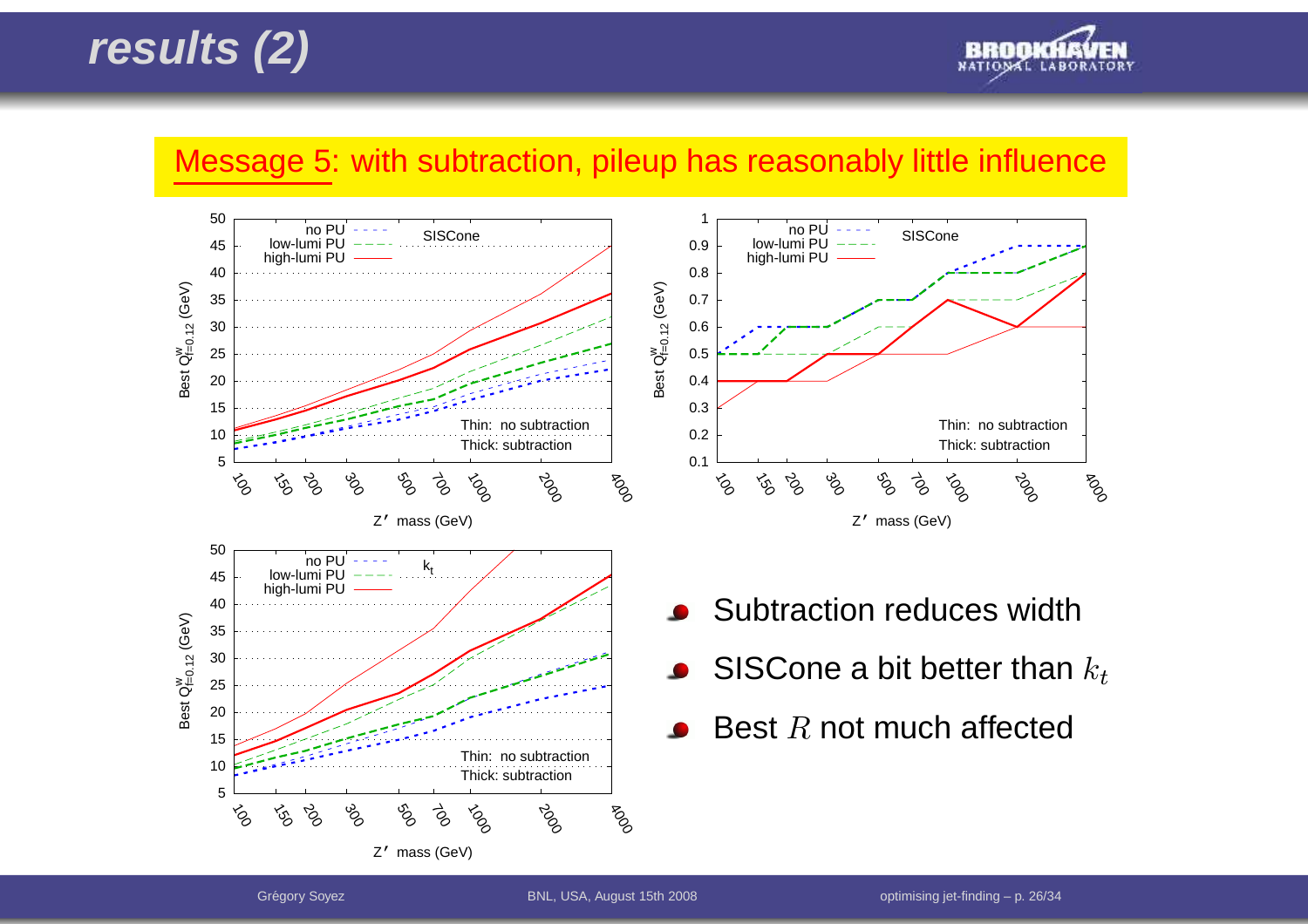

# **Part 3: heavy-ion background:subtracting more complex background**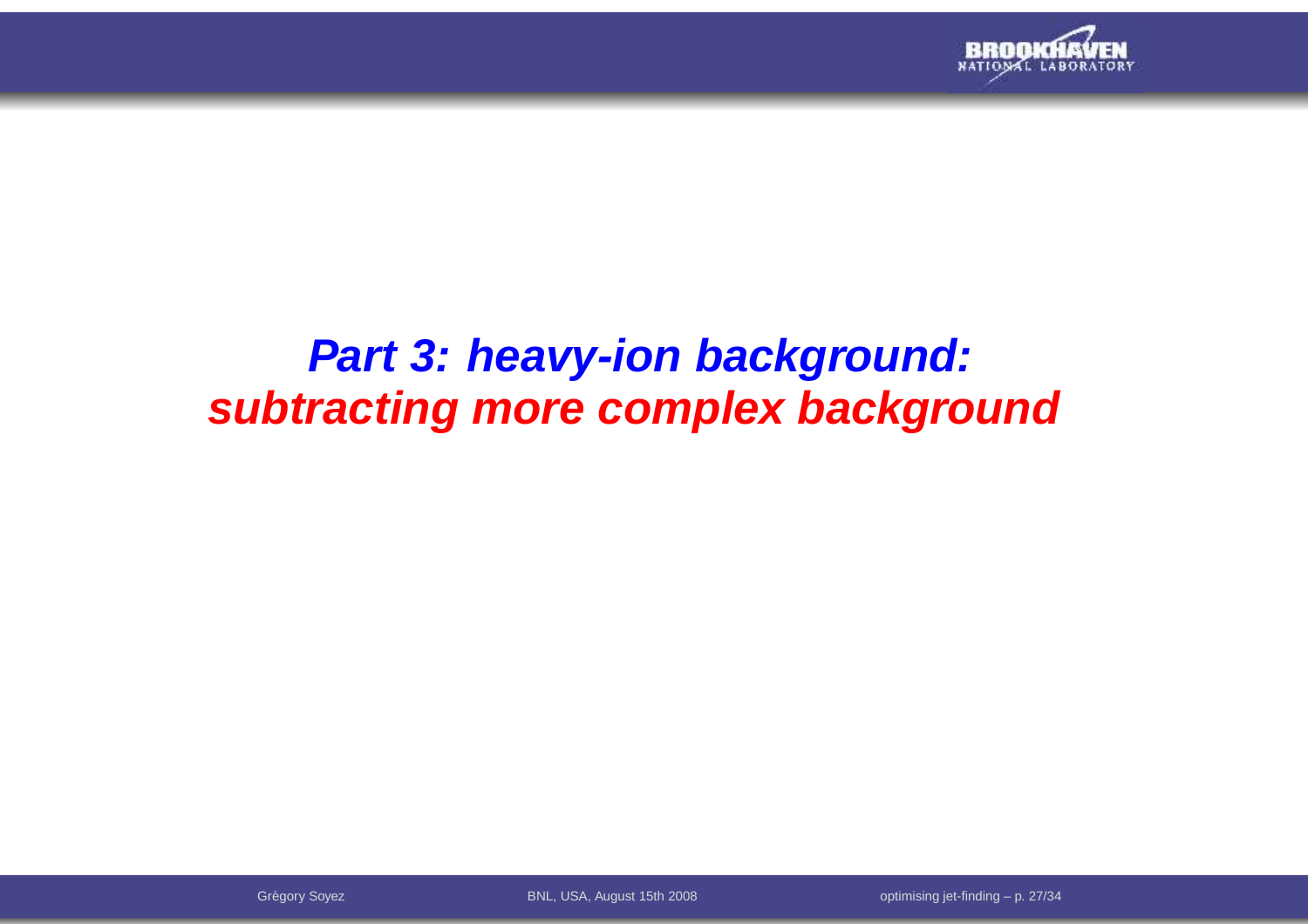

### [S. Salur, J. Putschke, ... (STAR)]

### Jet Reconstruction Algorithms:



3. KT 4. Cambridge/ Aachen

 $K_{\text{T}}$  jet Cone jet

### Explore systematics: Use both Clustering & Cone algorithms.

#### Sevil Salur

 $6<sup>1</sup>$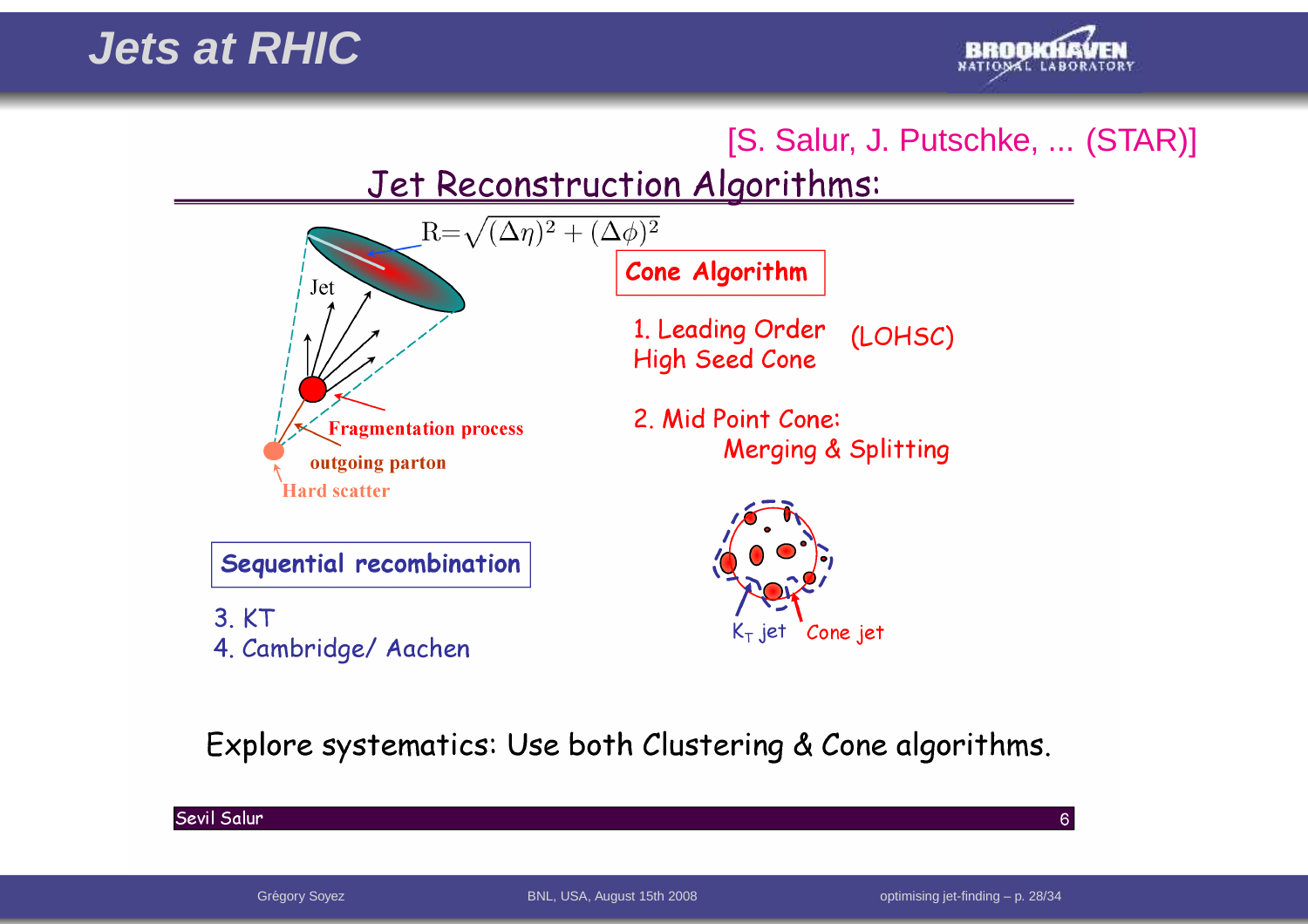

### [S. Salur, J. Putschke, ... (STAR)]

### Correction for Heavy-Ion Background



2. **Sequential Recombination**: Estimate the active area of each jet byaddition of zero energy particles of known density.

**p**<sub>T</sub> (Jet Measured) ~  $p_T$ (Parton) +  $\rho$  X A(Jet)  $\pm$  ov/A(Jet)

 $p =$  Diffuse noise,  $\sigma$ =noise fluctuations M. Cacciari, G. Salam, G. Soyez 0802.1188 [hep-ph]

### Reduction of background fluctuations:  $p_T$  cuts, limit R.

Sevil Salur $\mathsf{r}$  , and the contract of the contract of the contract of the contract of the contract of the contract of the contract of the contract of the contract of the contract of the contract of the contract of the contract o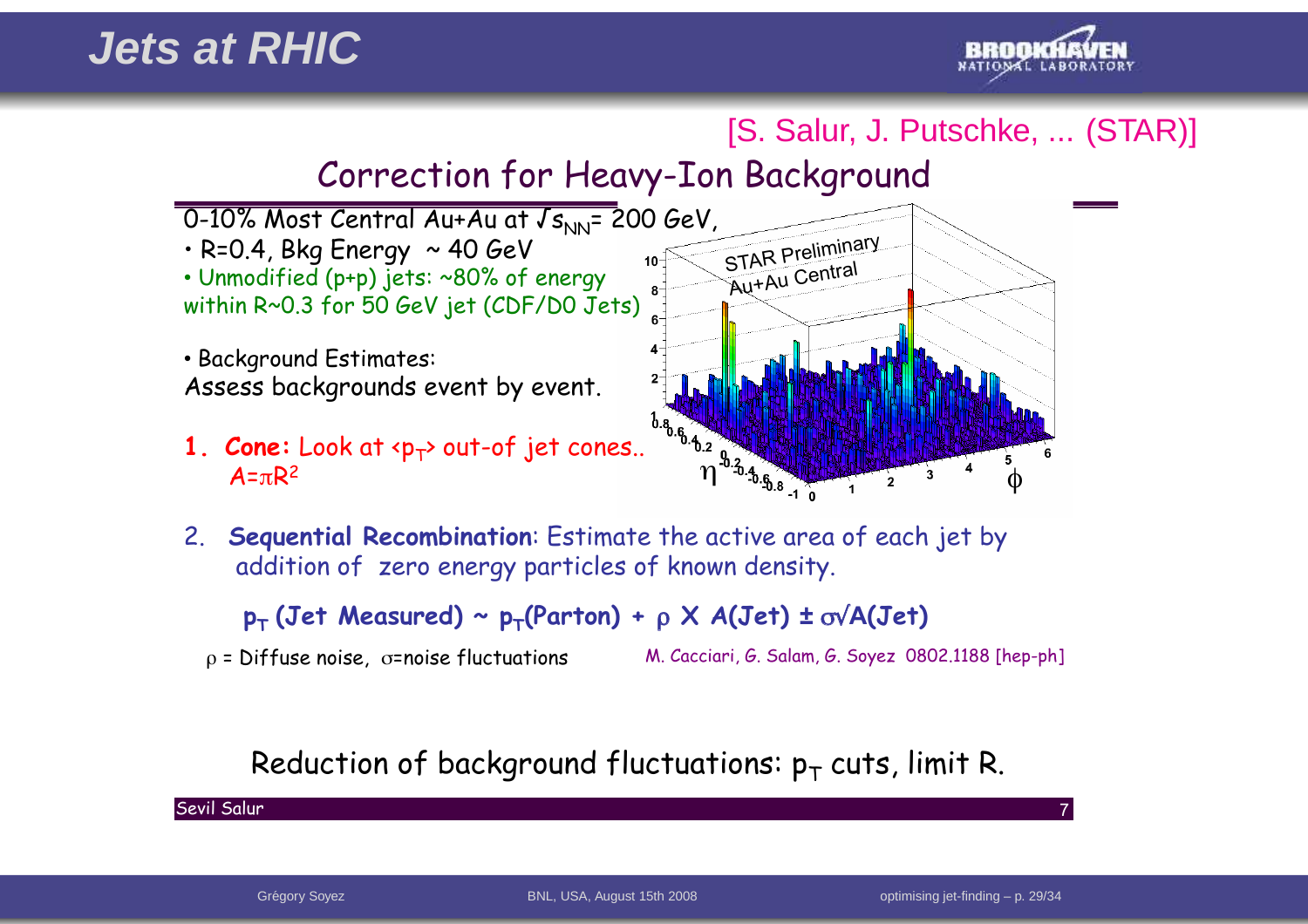### **Jets at RHIC**



[S. Salur, J. Putschke, ... (STAR)]

Jets with Sequential Recombination Algorithm



KT & CAMB biases are different wrt. LOHSC due to:

- -- background subtraction algorithm
- -- no seed
- -- low pt cut

Systematic Uncertainity on Normalization: 50% Good agreement with  $N_{bin}$  scaled p+p for unbiased algorithms.

Sevil Salur

r and the set of the set of the set of the set of the set of the set of the set of the set of the  $18\,$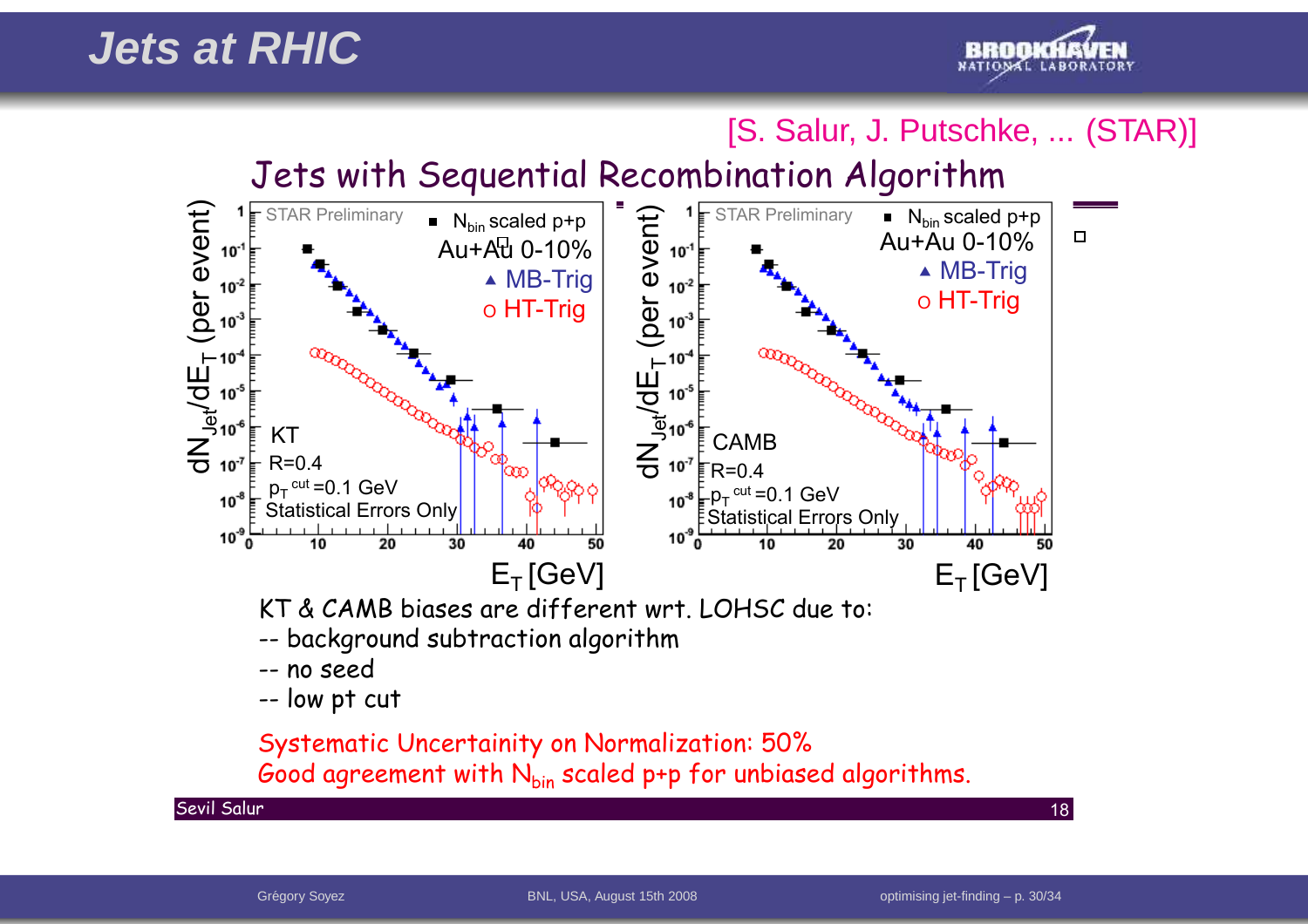

### [S. Salur, J. Putschke, ... (STAR)]



Red curves:  $\Delta E = E^{\rm PyEmbed} - E^{\rm PyDet}$ with PyDet  $\equiv$  Pythia  $pp$  + detector effects

PyEmbed  $\equiv$  same with real AuAu event added

 $\Rightarrow$  measure of the subtraction efficiency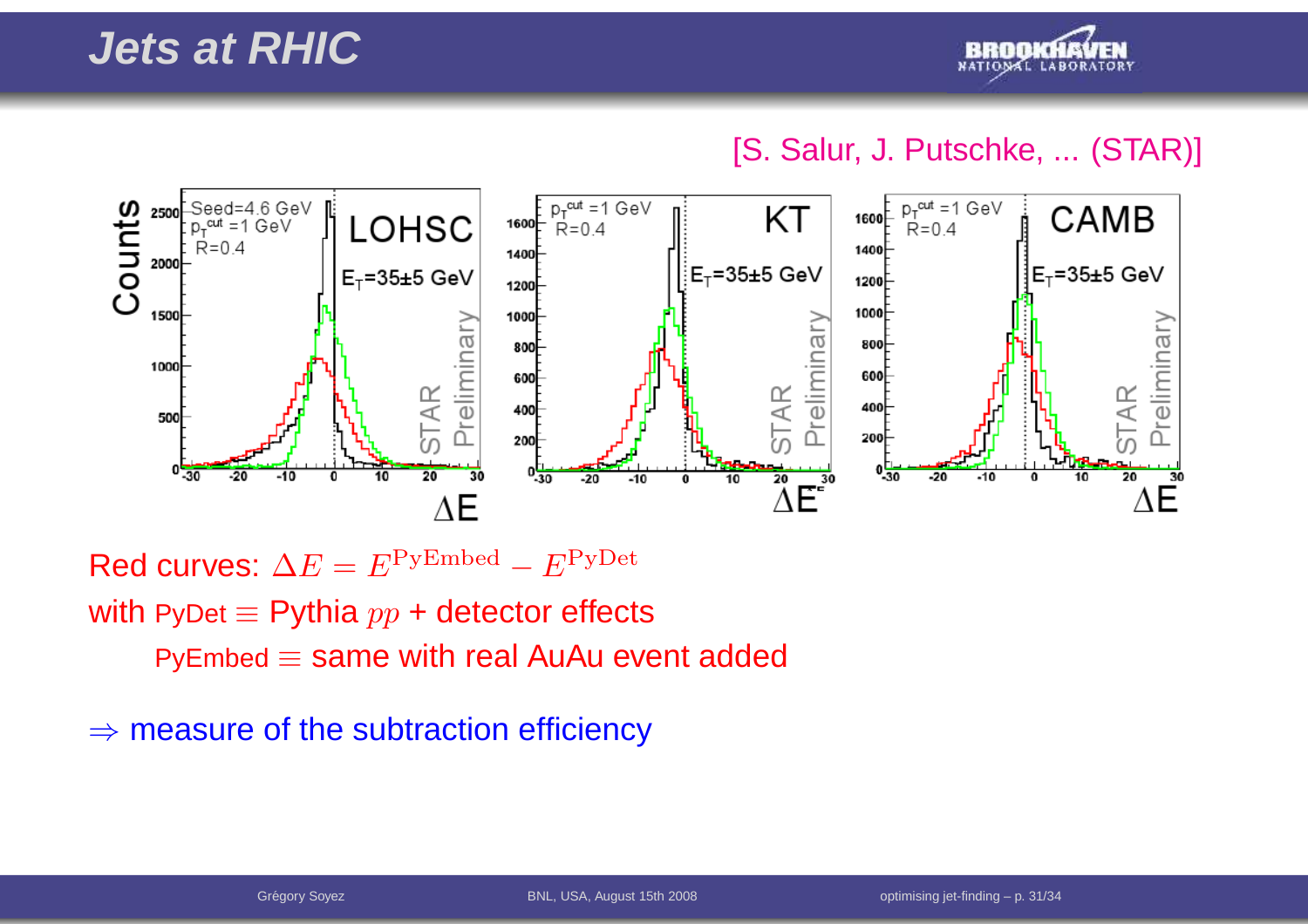

### [S. Salur, J. Putschke, ... (STAR)]



Red curves:  $\Delta E = E^{\rm PyEmbed} - E^{\rm PyDet}$ 

with PyDet  $\equiv$  Pythia  $pp$  + detector effects

PyEmbed  $\equiv$  same with real AuAu event added

# ⇒ measure of the subtraction efficiency

Work under progress: removing the last few GeV shift in  $\Delta E$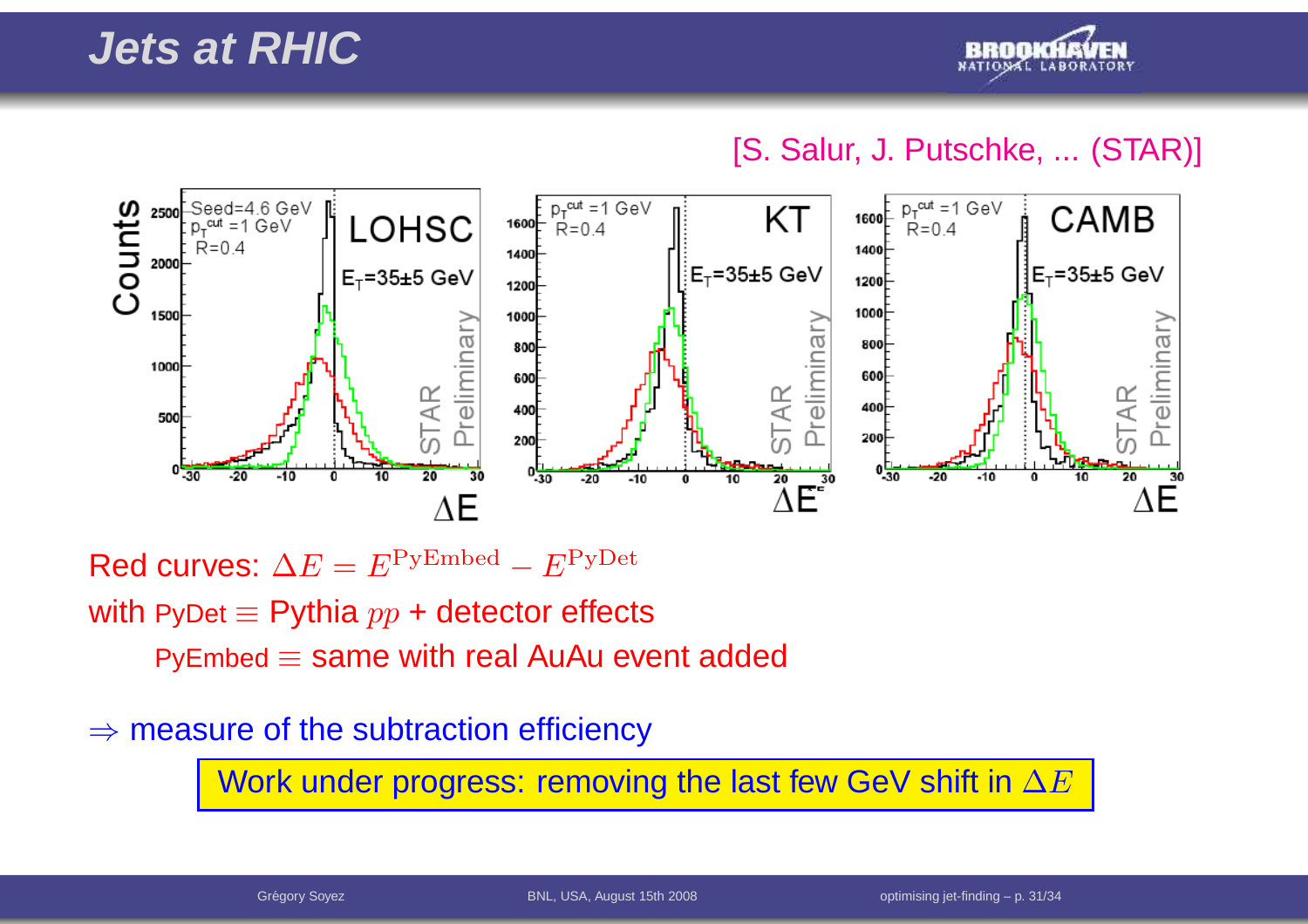

Additional soft background has <sup>2</sup> effects:

- Throw soft particles in the hard jet: dealt with by subtraction $\bullet$
- Modify the hard scattering (back-reaction) $\bullet$ 
	- can be pointlike or diffuse
	- gain:  $p_2$  $_{2}$  gained when adding  $p_{m}$



loss:  $p_{\rm 2}$  $_{2}$  lost when adding  $p_{m}$ 

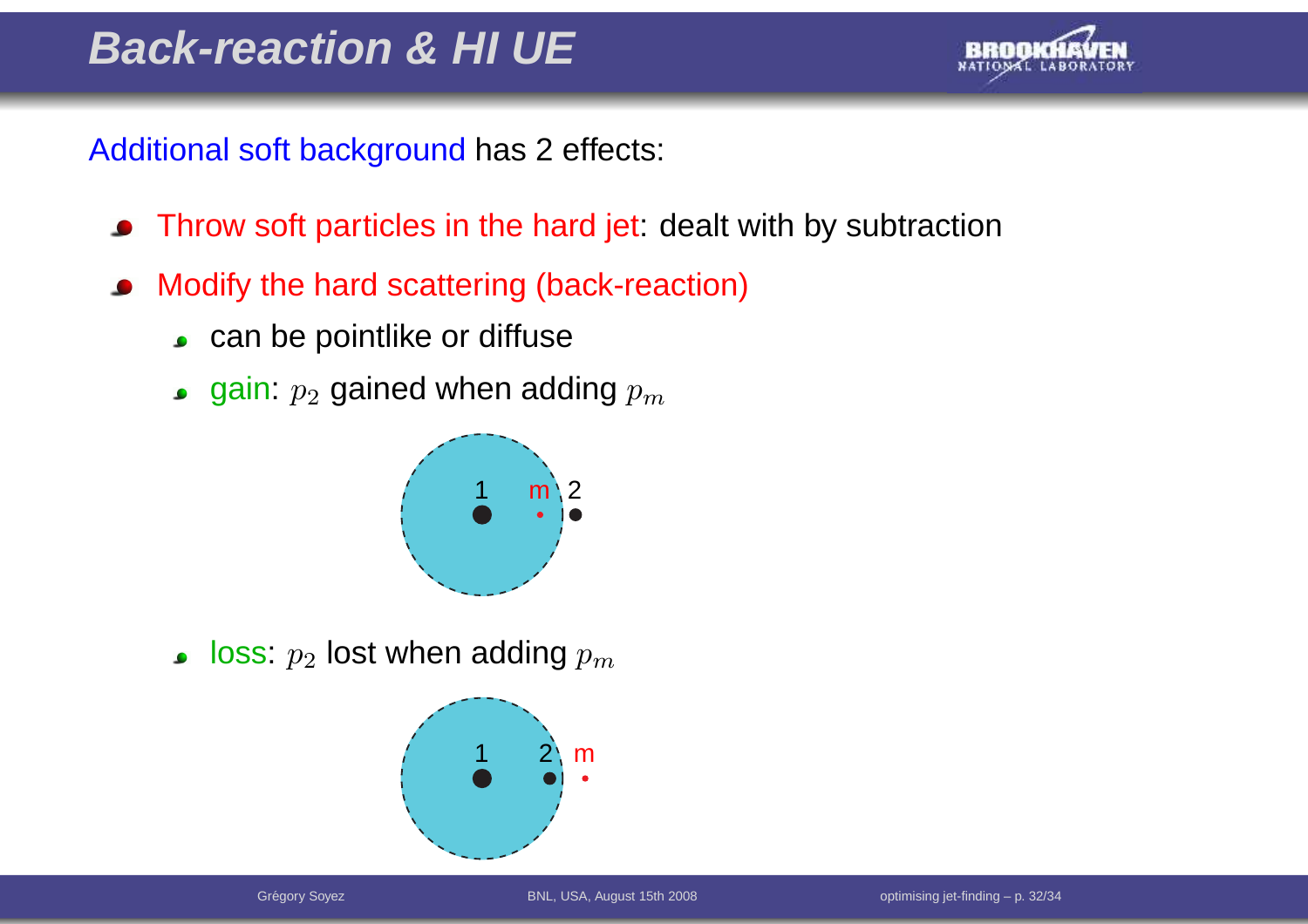

Additional soft background has <sup>2</sup> effects:

- Throw soft particles in the hard jet: dealt with by subtraction
- Modify the hard scattering (back-reaction)
	- can be pointlike or diffuse
	- tractable analytically (similar to areas)
	- $k_t \gtrsim$  Cambridge > SISCone  $\gg$  anti- $k_t$

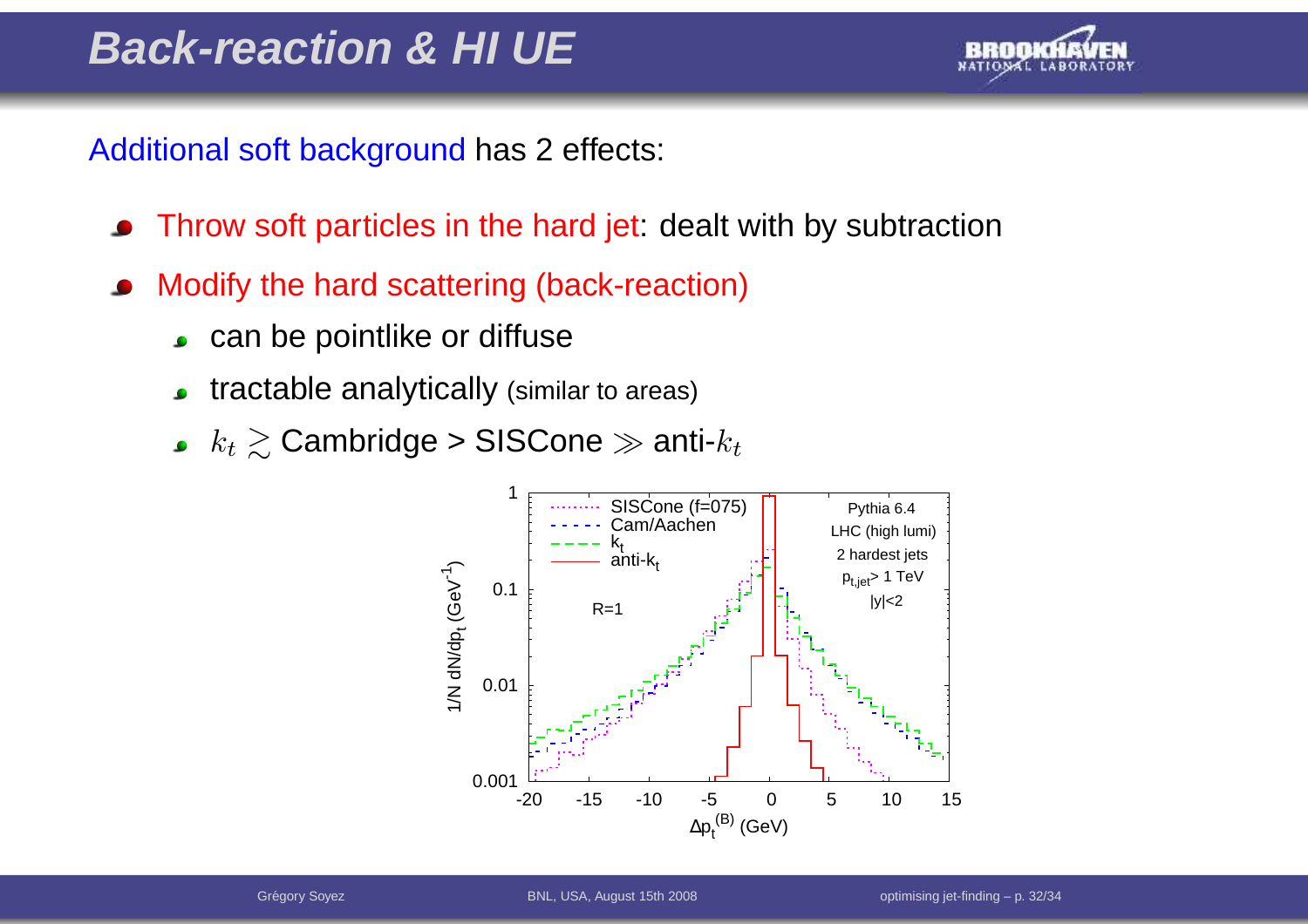

Additional soft background has <sup>2</sup> effects:

- Throw soft particles in the hard jet: dealt with by subtraction $\bullet$
- Modify the hard scattering (back-reaction) $\bullet$ 
	- can be pointlike or diffuse
	- tractable analytically (similar to areas)
	- $k_t \gtrsim$  Cambridge > SISCone  $\gg$  anti- $k_t$

+ For heavy-ion collisions: fluctuating underlying event background $\rightarrow$  median estimation of  $\rho$  might oversimplified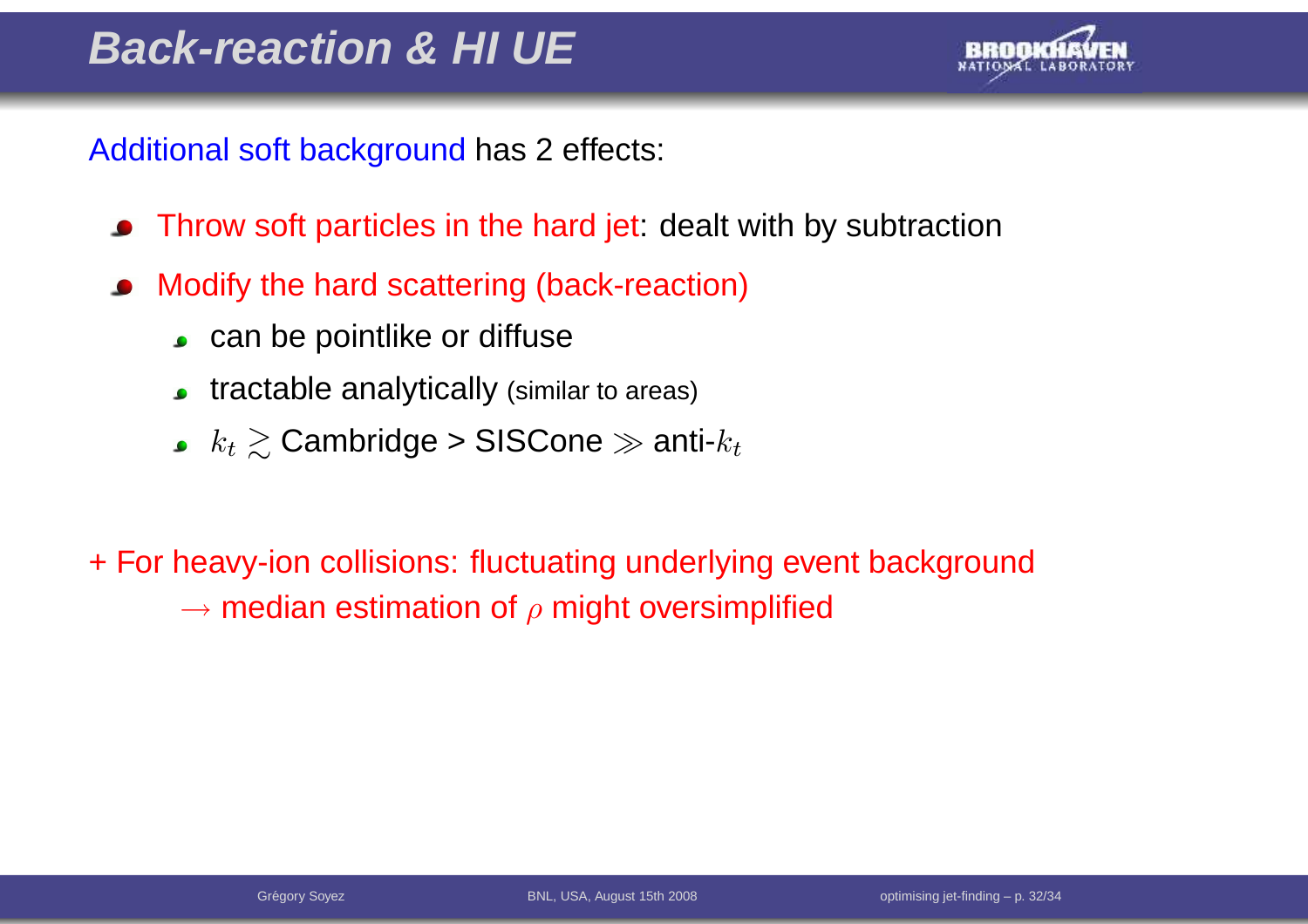# **Results (3)**



Work under progress: test subtraction usingPythia  $pp$  hard event + HYDJET  $AA$  background



Similar shifts than STAR

Grégory Soyez BNL, USA, August 15th 2008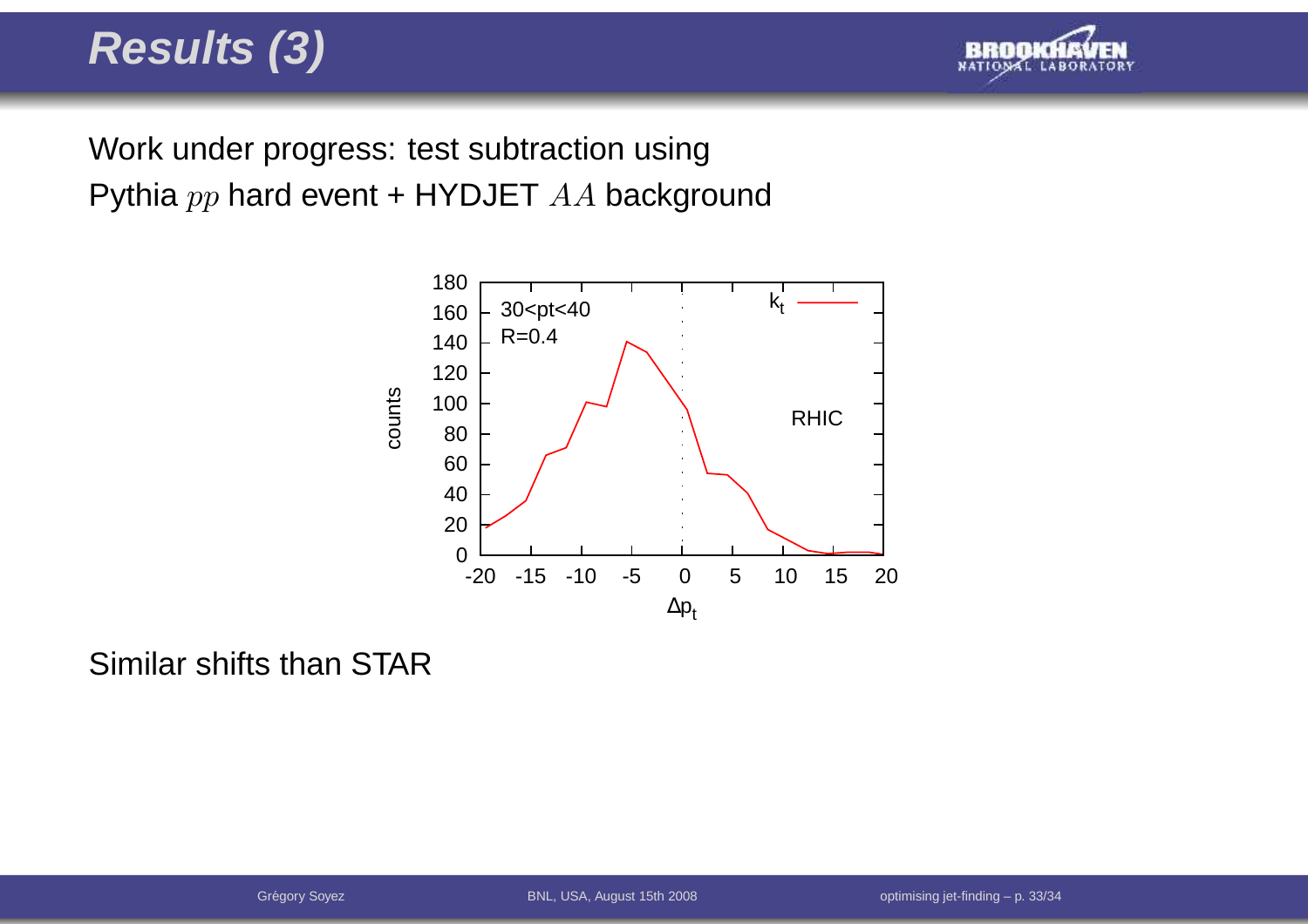# **Results (3)**



Work under progress: test subtraction usingPythia  $pp$  hard event + HYDJET  $AA$  background



Target: reach <sup>a</sup> precision of 1-2 GeV by

- carefully tuning the algorithm to reduce UE sensitivity and back-reaction
- carefully tuning the subtraction to deal with the fluctuating background  $\bullet$